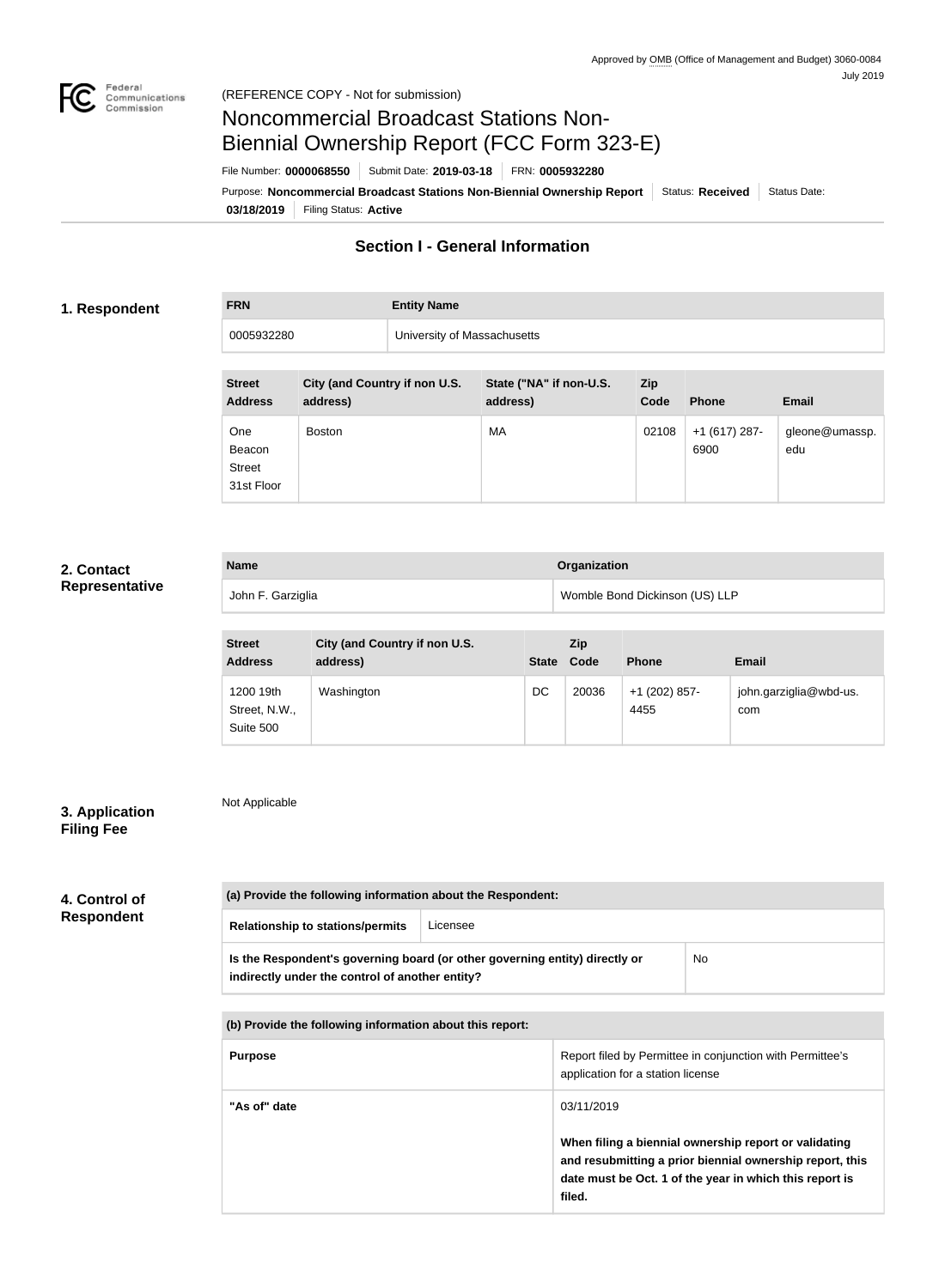**5. Licensee(s) /Permittees(s) and Station(s) /Permit(s)**

### **Respondent is filing this report to cover the following Licensee(s)/Permittee(s) and station(s)/permit(s):**

| <b>Licensee/Permittee Name</b> | <b>FRN</b> |
|--------------------------------|------------|
| University of Massachusetts    | 0005932280 |

| Fac. ID No. | <b>Call Sign</b> | <b>City</b>       | <b>State</b>   | <b>Service</b> |
|-------------|------------------|-------------------|----------------|----------------|
| 8591        | <b>WFPB</b>      | <b>ORLEANS</b>    | MA             | AM             |
| 40791       | <b>WAVM</b>      | <b>MAYNARD</b>    | MA             | <b>FM</b>      |
| 66578       | WUMB-FM          | <b>BOSTON</b>     | MA             | <b>FM</b>      |
| 69057       | WFPB-FM          | <b>FALMOUTH</b>   | MA             | <b>FM</b>      |
| 69163       | <b>WBPR</b>      | <b>WORCESTER</b>  | MA             | <b>FM</b>      |
| 69184       | <b>WMUA</b>      | <b>AMHERST</b>    | MA             | <b>FM</b>      |
| 69304       | <b>WFCR</b>      | <b>AMHERST</b>    | MA             | <b>FM</b>      |
| 69407       | <b>WTKL</b>      | NORTH DARTMOUTH   | MA             | <b>FM</b>      |
| 69410       | <b>WUML</b>      | <b>LOWELL</b>     | MA             | <b>FM</b>      |
| 93889       | <b>WNEF</b>      | NEWBURYPORT       | MA             | <b>FM</b>      |
| 122278      | <b>WUMT</b>      | <b>MARSHFIELD</b> | MA             | <b>FM</b>      |
| 122279      | <b>WUMG</b>      | <b>STOW</b>       | MA             | <b>FM</b>      |
| 163899      | <b>WNPN</b>      | <b>NEWPORT</b>    | R <sub>l</sub> | <b>FM</b>      |
| 174551      | <b>WUMV</b>      | <b>MILFORD</b>    | <b>NH</b>      | <b>FM</b>      |
| 174558      | <b>WUMZ</b>      | <b>GLOUCESTER</b> | MA             | <b>FM</b>      |
| 200242      | <b>W287DE</b>    | <b>ORLEANS</b>    | MA             | <b>FX</b>      |

# **Section II – Non-Biennial Ownership Information**

| 1.47 C.F.R.<br><b>Section 73.3613</b><br><b>Documents</b> | Licensee/Permittee Respondents should list all contracts and other instruments set forth in 47 C.F.R. Section 73.3613(a)<br>through (c) for the facility or facilities listed on this report. If the agreement is a network affiliation agreement, check the<br>appropriate box. Otherwise, select "Other." Non-Licensee/Permittee Respondents should select "Not Applicable" in response to<br>this question.                                                                                                                                                                                                                                                                                                                                                                      |
|-----------------------------------------------------------|-------------------------------------------------------------------------------------------------------------------------------------------------------------------------------------------------------------------------------------------------------------------------------------------------------------------------------------------------------------------------------------------------------------------------------------------------------------------------------------------------------------------------------------------------------------------------------------------------------------------------------------------------------------------------------------------------------------------------------------------------------------------------------------|
|                                                           | Not Applicable.                                                                                                                                                                                                                                                                                                                                                                                                                                                                                                                                                                                                                                                                                                                                                                     |
| 2. Ownership<br><b>Interests</b>                          | (a) Ownership Interests. This Question requires Respondents to enter detailed information about ownership interests by<br>generating a series of subforms. Answer each question on each subform. The first subform listing should be for the Respondent<br>itself. If the Respondent is not a natural person, also list each of the officers, members of the governing board (or other<br>governing entity), stockholders, and any other persons or entities with a direct attributable interest in the Respondent pursuant<br>to the standards set forth in 47 C.F.R. Section 73.3555. (A "direct" interest is one that is not held through any intervening<br>companies or entities.) List each interest holder with a direct attributable interest in the Respondent separately. |
|                                                           | Leave the percentage of total assets (Equity Debt Plus) field blank for an interest holder unless that interest holder has an<br>attributable interest in the Respondent solely on the basis of the Commission's Equity Debt Plus attribution standard, 47 C.F.R.<br>Section 73.3555, Note 2(i).                                                                                                                                                                                                                                                                                                                                                                                                                                                                                    |
|                                                           | In the case of vertical or indirect ownership structures, list only those interests in the Respondent that also represent an<br>attributable interest in the Licensee(s) or Permittee(s) for which the report is being submitted.                                                                                                                                                                                                                                                                                                                                                                                                                                                                                                                                                   |

Entities that are part of an organizational structure that includes holding companies or other forms of indirect ownership must file separate ownership reports. In such a structure do not report, or file a separate report for, any interest holder that does not have an attributable interest in the Licensee(s) or Permittee(s) for which the report is being submitted.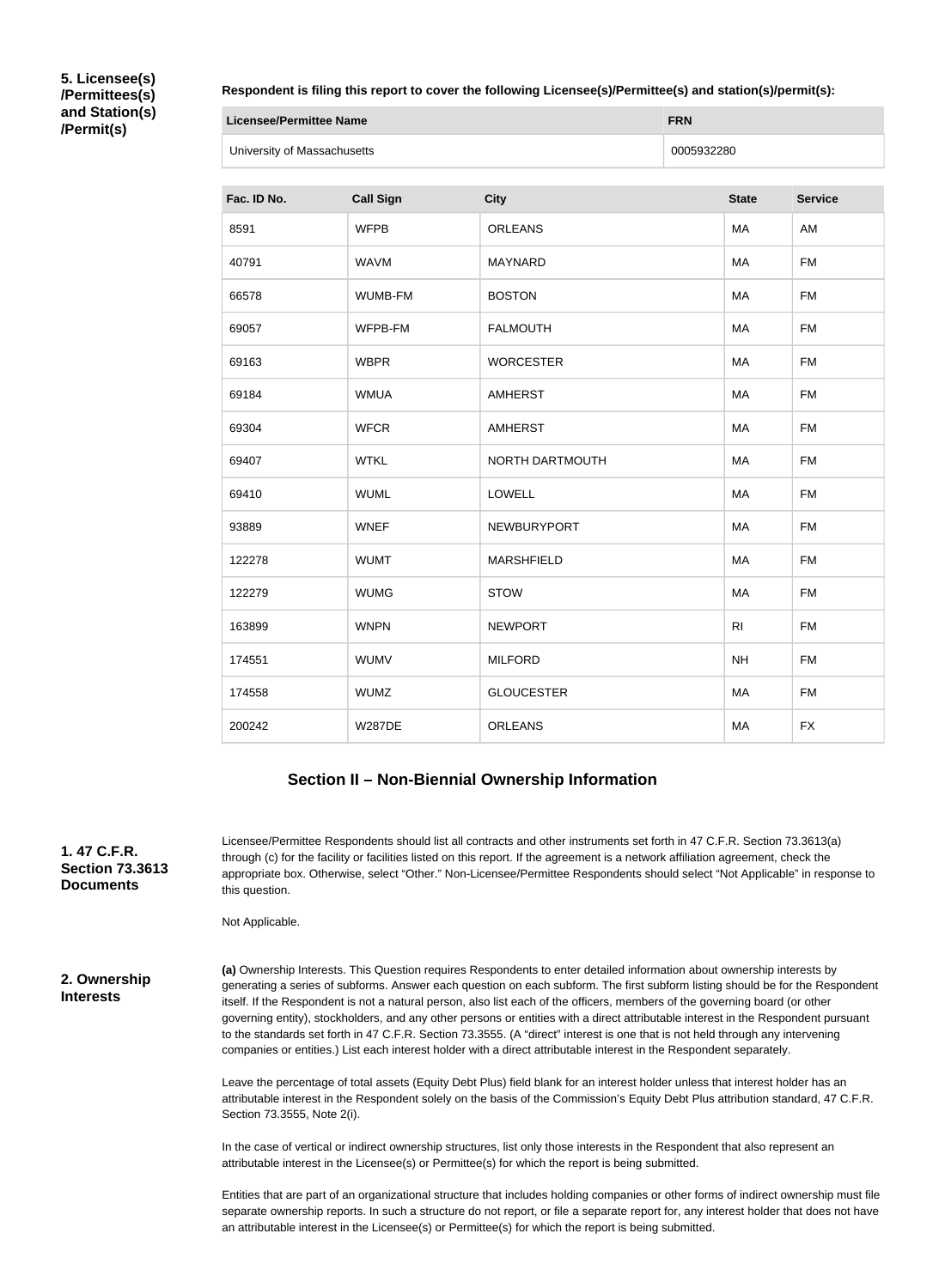Please see the Instructions for further detail concerning interests that must be reported in response to this question.

The Respondent must provide an FCC Registration Number for each interest holder reported in response to this question. Please see the Instructions for detailed information and guidance concerning this requirement.

| <b>Ownership Information</b>                                                                                                            |                                           |                      |  |  |
|-----------------------------------------------------------------------------------------------------------------------------------------|-------------------------------------------|----------------------|--|--|
| <b>FRN</b>                                                                                                                              | 0005932280                                |                      |  |  |
| <b>Entity Name</b>                                                                                                                      | University of Massachusetts               |                      |  |  |
| <b>Address</b>                                                                                                                          | PO Box                                    |                      |  |  |
|                                                                                                                                         | <b>Street 1</b>                           | One Beacon Street    |  |  |
|                                                                                                                                         | <b>Street 2</b>                           | 31st Floor           |  |  |
|                                                                                                                                         | <b>City</b>                               | <b>Boston</b>        |  |  |
|                                                                                                                                         | State ("NA" if non-U.S.<br>address)       | MA                   |  |  |
|                                                                                                                                         | <b>Zip/Postal Code</b>                    | 02108                |  |  |
|                                                                                                                                         | Country (if non-U.S.<br>address)          | <b>United States</b> |  |  |
| <b>Listing Type</b>                                                                                                                     | Respondent                                |                      |  |  |
| <b>Positional Interests</b><br>(check all that apply)                                                                                   | Respondent                                |                      |  |  |
| <b>Interest Percentages</b>                                                                                                             | Voting                                    | 0.0%                 |  |  |
| (enter percentage values<br>from 0.0 to 100.0)                                                                                          | <b>Total assets (Equity Debt</b><br>Plus) | 0.0%                 |  |  |
| Does interest holder have an attributable interest in one or more broadcast stations<br><b>No</b><br>that do not appear on this report? |                                           |                      |  |  |

| <b>FRN</b>                                            | 9990128827                                            |                      |  |
|-------------------------------------------------------|-------------------------------------------------------|----------------------|--|
| <b>Name</b>                                           | Zunilka M. Barrett                                    |                      |  |
| <b>Address</b>                                        | PO Box                                                |                      |  |
|                                                       | <b>Street 1</b>                                       | One Beacon Street    |  |
|                                                       | <b>Street 2</b>                                       |                      |  |
|                                                       | <b>City</b>                                           | <b>Boston</b>        |  |
|                                                       | State ("NA" if non-U.S.<br>address)                   | <b>MA</b>            |  |
|                                                       | <b>Zip/Postal Code</b>                                | 02108                |  |
|                                                       | Country (if non-U.S.<br>address)                      | <b>United States</b> |  |
| <b>Listing Type</b>                                   | Other Interest Holder                                 |                      |  |
| <b>Positional Interests</b><br>(check all that apply) | Member of Governing Board (or other governing entity) |                      |  |
| <b>Principal Profession or</b><br><b>Occupation</b>   | Secretary to the Board of Trustees                    |                      |  |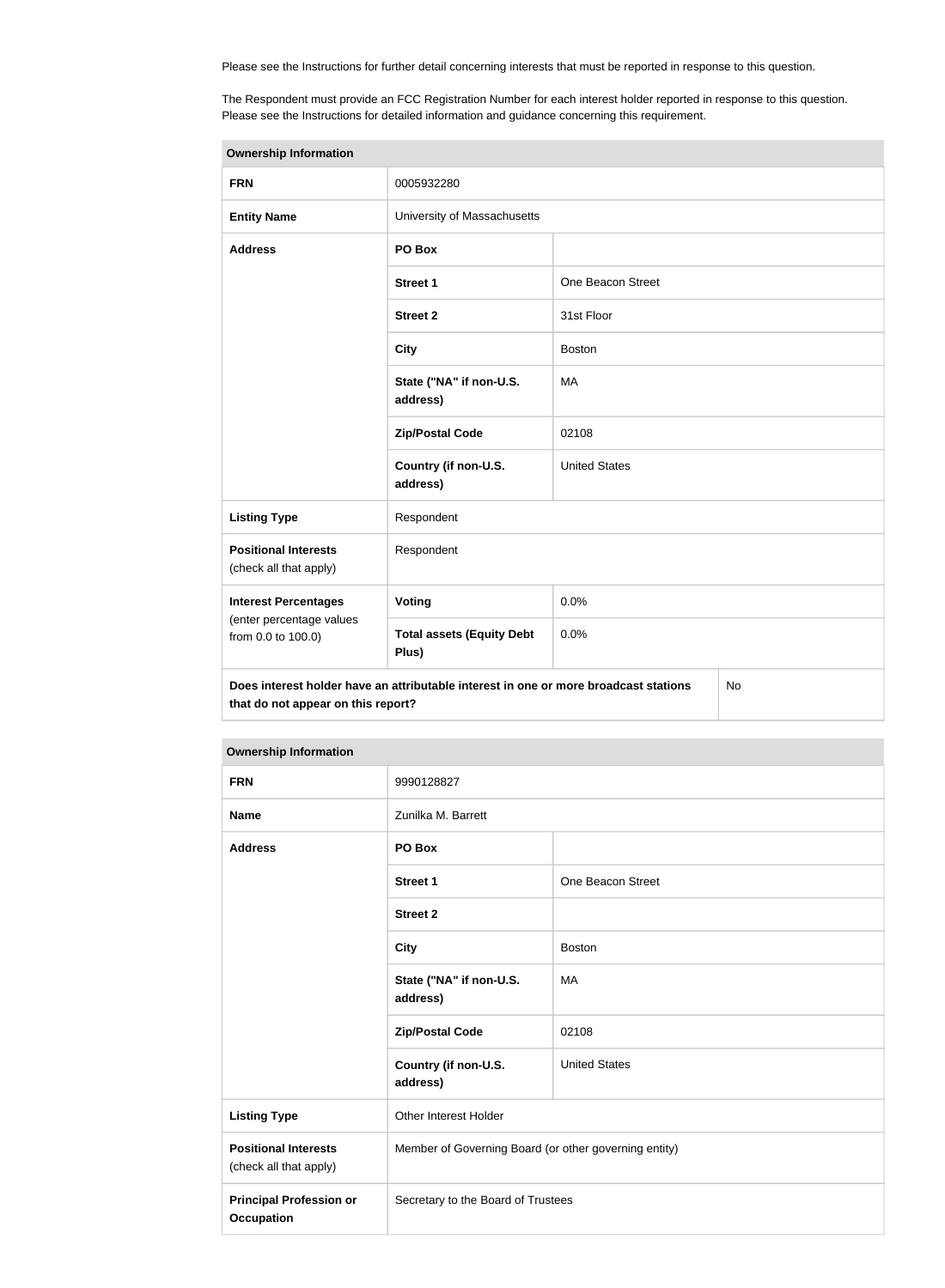| By Whom Appointed or<br><b>Elected</b>                                                                                     | <b>Board of Trustees</b>                  |         |  |
|----------------------------------------------------------------------------------------------------------------------------|-------------------------------------------|---------|--|
| <b>Interest Percentages</b>                                                                                                | Voting                                    | $0.0\%$ |  |
| (enter percentage values<br>from $0.0$ to $100.0$ )                                                                        | <b>Total assets (Equity Debt</b><br>Plus) | $0.0\%$ |  |
| Does interest holder have an attributable interest in one or more broadcast stations<br>that do not appear on this report? |                                           | No.     |  |

| <b>FRN</b>                                                                                                                       | 9990129779                                            |                      |  |  |
|----------------------------------------------------------------------------------------------------------------------------------|-------------------------------------------------------|----------------------|--|--|
| <b>Name</b>                                                                                                                      | Mary L. Burns                                         |                      |  |  |
| <b>Address</b>                                                                                                                   | PO Box                                                |                      |  |  |
|                                                                                                                                  | <b>Street 1</b>                                       | One Beason Street    |  |  |
|                                                                                                                                  | <b>Street 2</b>                                       |                      |  |  |
|                                                                                                                                  | <b>City</b>                                           | <b>Boston</b>        |  |  |
|                                                                                                                                  | State ("NA" if non-U.S.<br>address)                   | MA                   |  |  |
|                                                                                                                                  | <b>Zip/Postal Code</b>                                | 02108                |  |  |
|                                                                                                                                  | Country (if non-U.S.<br>address)                      | <b>United States</b> |  |  |
| <b>Listing Type</b>                                                                                                              | Other Interest Holder                                 |                      |  |  |
| <b>Positional Interests</b><br>(check all that apply)                                                                            | Member of Governing Board (or other governing entity) |                      |  |  |
| <b>Principal Profession or</b><br><b>Occupation</b>                                                                              | Principal Splash Media Group Boston, LLC              |                      |  |  |
| <b>By Whom Appointed or</b><br><b>Elected</b>                                                                                    | <b>Board of Trustees</b>                              |                      |  |  |
| <b>Interest Percentages</b>                                                                                                      | Voting                                                | 0.0%                 |  |  |
| (enter percentage values<br>from 0.0 to 100.0)                                                                                   | <b>Total assets (Equity Debt</b><br>Plus)             | 0.0%                 |  |  |
| Does interest holder have an attributable interest in one or more broadcast stations<br>No<br>that do not appear on this report? |                                                       |                      |  |  |

| <b>FRN</b>     | 9990129938                          |                   |
|----------------|-------------------------------------|-------------------|
| <b>Name</b>    | Michael F. Collins, MD.             |                   |
| <b>Address</b> | PO Box                              |                   |
|                | Street 1                            | One Beacon Street |
|                | <b>Street 2</b>                     |                   |
|                | City                                | <b>Boston</b>     |
|                | State ("NA" if non-U.S.<br>address) | MA                |
|                |                                     |                   |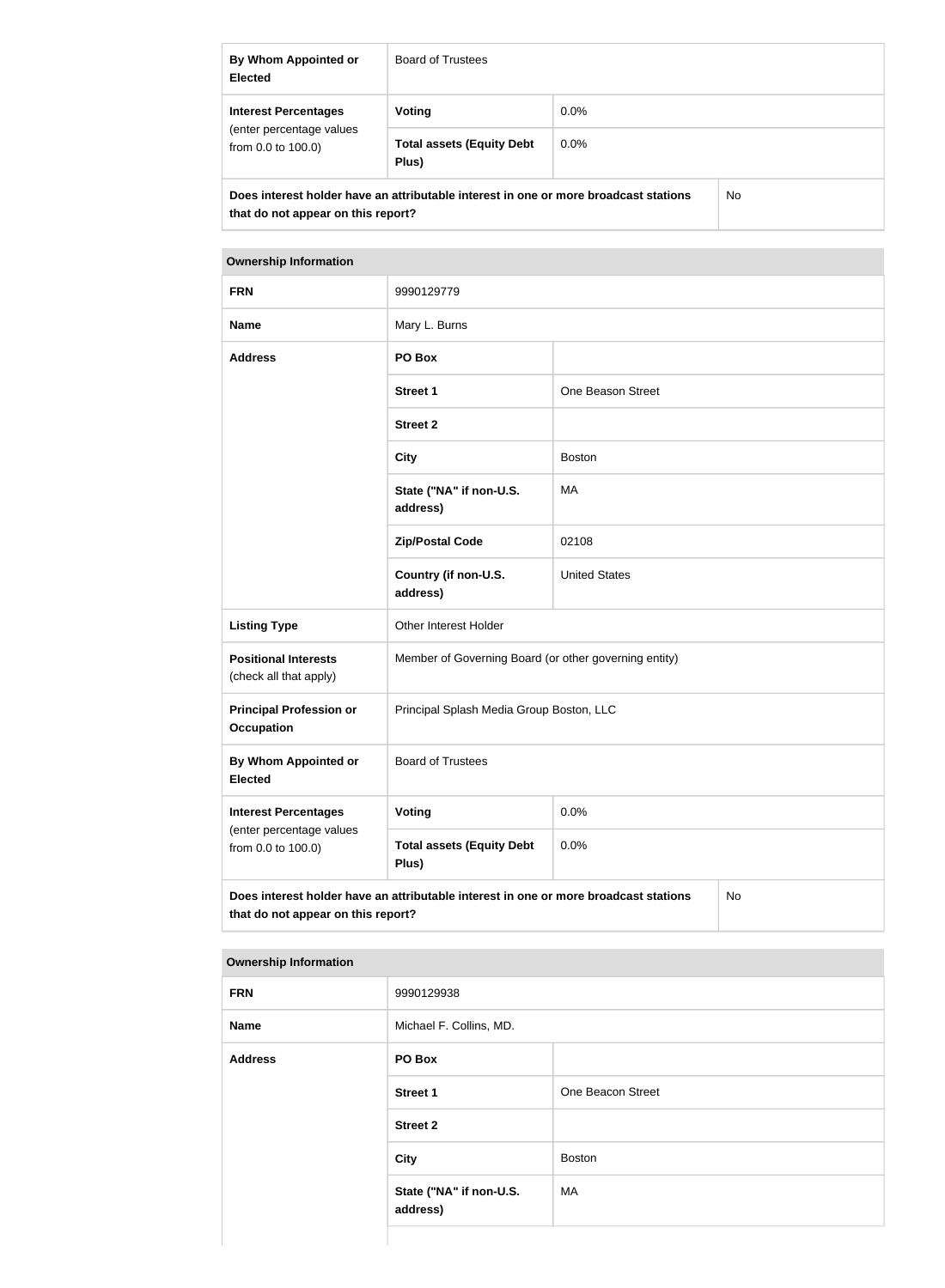|                                                                                                                            | <b>Zip/Postal Code</b>                    | 02108                |  |
|----------------------------------------------------------------------------------------------------------------------------|-------------------------------------------|----------------------|--|
|                                                                                                                            | Country (if non-U.S.<br>address)          | <b>United States</b> |  |
| <b>Listing Type</b>                                                                                                        | <b>Other Interest Holder</b>              |                      |  |
| <b>Positional Interests</b><br>(check all that apply)                                                                      | Other - Chancellor                        |                      |  |
| <b>Principal Profession or</b><br><b>Occupation</b>                                                                        | Chancellor, Umass Medical School          |                      |  |
| By Whom Appointed or<br><b>Elected</b>                                                                                     | <b>Board of Trustees</b>                  |                      |  |
| <b>Interest Percentages</b>                                                                                                | <b>Voting</b>                             | 0.0%                 |  |
| (enter percentage values<br>from 0.0 to 100.0)                                                                             | <b>Total assets (Equity Debt</b><br>Plus) | 0.0%                 |  |
| Does interest holder have an attributable interest in one or more broadcast stations<br>that do not appear on this report? |                                           | <b>No</b>            |  |

| <b>Ownership Information</b>                          |                                                                                      |                      |    |
|-------------------------------------------------------|--------------------------------------------------------------------------------------|----------------------|----|
| <b>FRN</b>                                            | 9990128801                                                                           |                      |    |
| <b>Name</b>                                           | Robert Epstein                                                                       |                      |    |
| <b>Address</b>                                        | PO Box                                                                               |                      |    |
|                                                       | <b>Street 1</b>                                                                      | One Beacon Street    |    |
|                                                       | <b>Street 2</b>                                                                      |                      |    |
|                                                       | <b>City</b>                                                                          | <b>Boston</b>        |    |
|                                                       | State ("NA" if non-U.S.<br>address)                                                  | MA                   |    |
|                                                       | <b>Zip/Postal Code</b>                                                               | 02108                |    |
|                                                       | Country (if non-U.S.<br>address)                                                     | <b>United States</b> |    |
| <b>Listing Type</b>                                   | Other Interest Holder                                                                |                      |    |
| <b>Positional Interests</b><br>(check all that apply) | Member of Governing Board (or other governing entity)                                |                      |    |
| <b>Principal Profession or</b><br><b>Occupation</b>   | President and CEO Horizon Beverage Group                                             |                      |    |
| <b>By Whom Appointed or</b><br><b>Elected</b>         | <b>Board of Trustees</b>                                                             |                      |    |
| <b>Interest Percentages</b>                           | Voting                                                                               | 0.0%                 |    |
| (enter percentage values<br>from 0.0 to 100.0)        | <b>Total assets (Equity Debt</b><br>Plus)                                            | 0.0%                 |    |
| that do not appear on this report?                    | Does interest holder have an attributable interest in one or more broadcast stations |                      | No |

| <b>Ownership Information</b> |  |
|------------------------------|--|
|                              |  |

| <b>FRN</b> | w |
|------------|---|
|------------|---|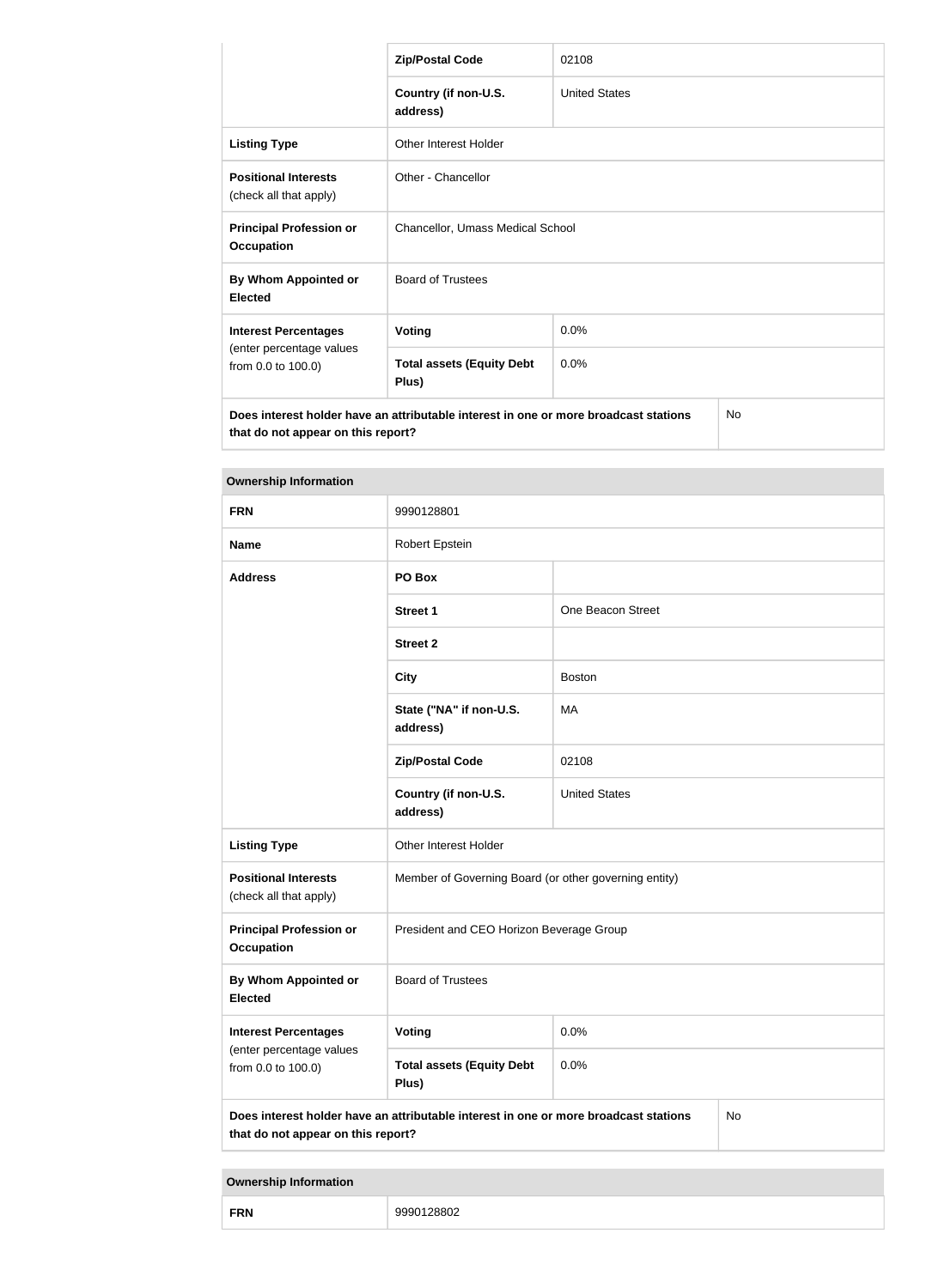| <b>Name</b>                                           | David G. Fubini                                                                      |                      |     |
|-------------------------------------------------------|--------------------------------------------------------------------------------------|----------------------|-----|
| <b>Address</b>                                        | PO Box                                                                               |                      |     |
|                                                       | <b>Street 1</b>                                                                      | One Beacon Street    |     |
|                                                       | <b>Street 2</b>                                                                      |                      |     |
|                                                       | <b>City</b>                                                                          | <b>Boston</b>        |     |
|                                                       | State ("NA" if non-U.S.<br>address)                                                  | MA                   |     |
|                                                       | <b>Zip/Postal Code</b>                                                               | 02108                |     |
|                                                       | Country (if non-U.S.<br>address)                                                     | <b>United States</b> |     |
| <b>Listing Type</b>                                   | Other Interest Holder                                                                |                      |     |
| <b>Positional Interests</b><br>(check all that apply) | Member of Governing Board (or other governing entity)                                |                      |     |
| <b>Principal Profession or</b><br><b>Occupation</b>   | Director Emeritus, McKinsey and Company                                              |                      |     |
| <b>By Whom Appointed or</b><br><b>Elected</b>         | <b>Board of Trustees</b>                                                             |                      |     |
| <b>Interest Percentages</b>                           | <b>Voting</b>                                                                        | 0.0%                 |     |
| (enter percentage values<br>from 0.0 to 100.0)        | <b>Total assets (Equity Debt</b><br>Plus)                                            | 0.0%                 |     |
| that do not appear on this report?                    | Does interest holder have an attributable interest in one or more broadcast stations |                      | No. |

| <b>Ownership Information</b>                          |                                                                                     |                      |  |
|-------------------------------------------------------|-------------------------------------------------------------------------------------|----------------------|--|
| <b>FRN</b>                                            | 9990128775                                                                          |                      |  |
| <b>Name</b>                                           | Maria D. Furman                                                                     |                      |  |
| <b>Address</b>                                        | PO Box                                                                              |                      |  |
|                                                       | <b>Street 1</b>                                                                     | One Beacon Street    |  |
|                                                       | <b>Street 2</b>                                                                     |                      |  |
|                                                       | <b>City</b>                                                                         | <b>Boston</b>        |  |
|                                                       | State ("NA" if non-U.S.<br><b>MA</b><br>address)<br>02108<br><b>Zip/Postal Code</b> |                      |  |
|                                                       |                                                                                     |                      |  |
|                                                       | Country (if non-U.S.<br>address)                                                    | <b>United States</b> |  |
| <b>Listing Type</b>                                   | Other Interest Holder                                                               |                      |  |
| <b>Positional Interests</b><br>(check all that apply) | Member of Governing Board (or other governing entity)                               |                      |  |
| <b>Principal Profession or</b><br><b>Occupation</b>   | Chair, Audit Committee                                                              |                      |  |
| <b>By Whom Appointed or</b><br><b>Elected</b>         | <b>Board of Trustees</b>                                                            |                      |  |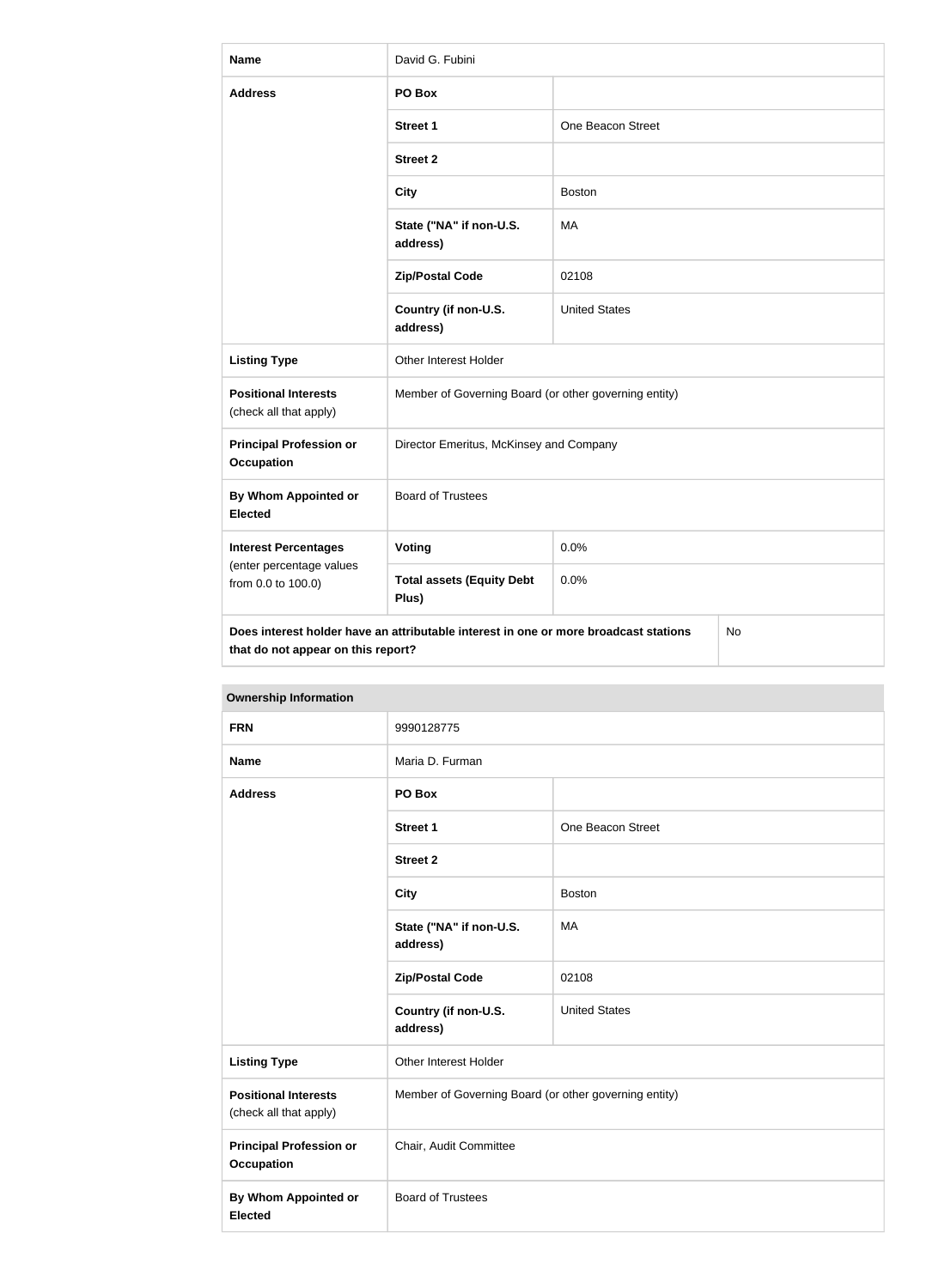| <b>Interest Percentages</b><br>(enter percentage values<br>from 0.0 to 100.0)        | Voting                                    | $0.0\%$ |    |
|--------------------------------------------------------------------------------------|-------------------------------------------|---------|----|
|                                                                                      | <b>Total assets (Equity Debt</b><br>Plus) | $0.0\%$ |    |
| Does interest holder have an attributable interest in one or more broadcast stations |                                           |         | No |

**that do not appear on this report?**

| <b>Ownership Information</b>                                                                                                     |                                           |                      |  |
|----------------------------------------------------------------------------------------------------------------------------------|-------------------------------------------|----------------------|--|
| <b>FRN</b>                                                                                                                       | 9990129909                                |                      |  |
| <b>Name</b>                                                                                                                      | Robert E. Johnson, PhD.                   |                      |  |
| <b>Address</b>                                                                                                                   | PO Box                                    |                      |  |
|                                                                                                                                  | <b>Street 1</b>                           | One Beacon Street    |  |
|                                                                                                                                  | <b>Street 2</b>                           |                      |  |
|                                                                                                                                  | <b>City</b>                               | <b>Boston</b>        |  |
|                                                                                                                                  | State ("NA" if non-U.S.<br>address)       | <b>MA</b>            |  |
|                                                                                                                                  | <b>Zip/Postal Code</b>                    | 02108                |  |
|                                                                                                                                  | Country (if non-U.S.<br>address)          | <b>United States</b> |  |
| <b>Listing Type</b>                                                                                                              | Other Interest Holder                     |                      |  |
| <b>Positional Interests</b><br>(check all that apply)                                                                            | Other - Chancellor                        |                      |  |
| <b>Principal Profession or</b><br><b>Occupation</b>                                                                              | Chancellor, UMass Dartmouth               |                      |  |
| By Whom Appointed or<br><b>Elected</b>                                                                                           | <b>Board of Trustees</b>                  |                      |  |
| <b>Interest Percentages</b>                                                                                                      | Voting                                    | 0.0%                 |  |
| (enter percentage values<br>from 0.0 to 100.0)                                                                                   | <b>Total assets (Equity Debt</b><br>Plus) | 0.0%                 |  |
| Does interest holder have an attributable interest in one or more broadcast stations<br>No<br>that do not appear on this report? |                                           |                      |  |

| <b>Ownership Information</b> |                                     |                   |  |
|------------------------------|-------------------------------------|-------------------|--|
| <b>FRN</b>                   | 9990128761                          |                   |  |
| <b>Name</b>                  | Robert J. Manning                   |                   |  |
| <b>Address</b>               | PO Box                              |                   |  |
|                              | <b>Street 1</b>                     | One Beacon Street |  |
|                              | <b>Street 2</b>                     |                   |  |
|                              | <b>City</b>                         | <b>Boston</b>     |  |
|                              | State ("NA" if non-U.S.<br>address) | MA                |  |
|                              | <b>Zip/Postal Code</b>              | 02108             |  |
|                              |                                     |                   |  |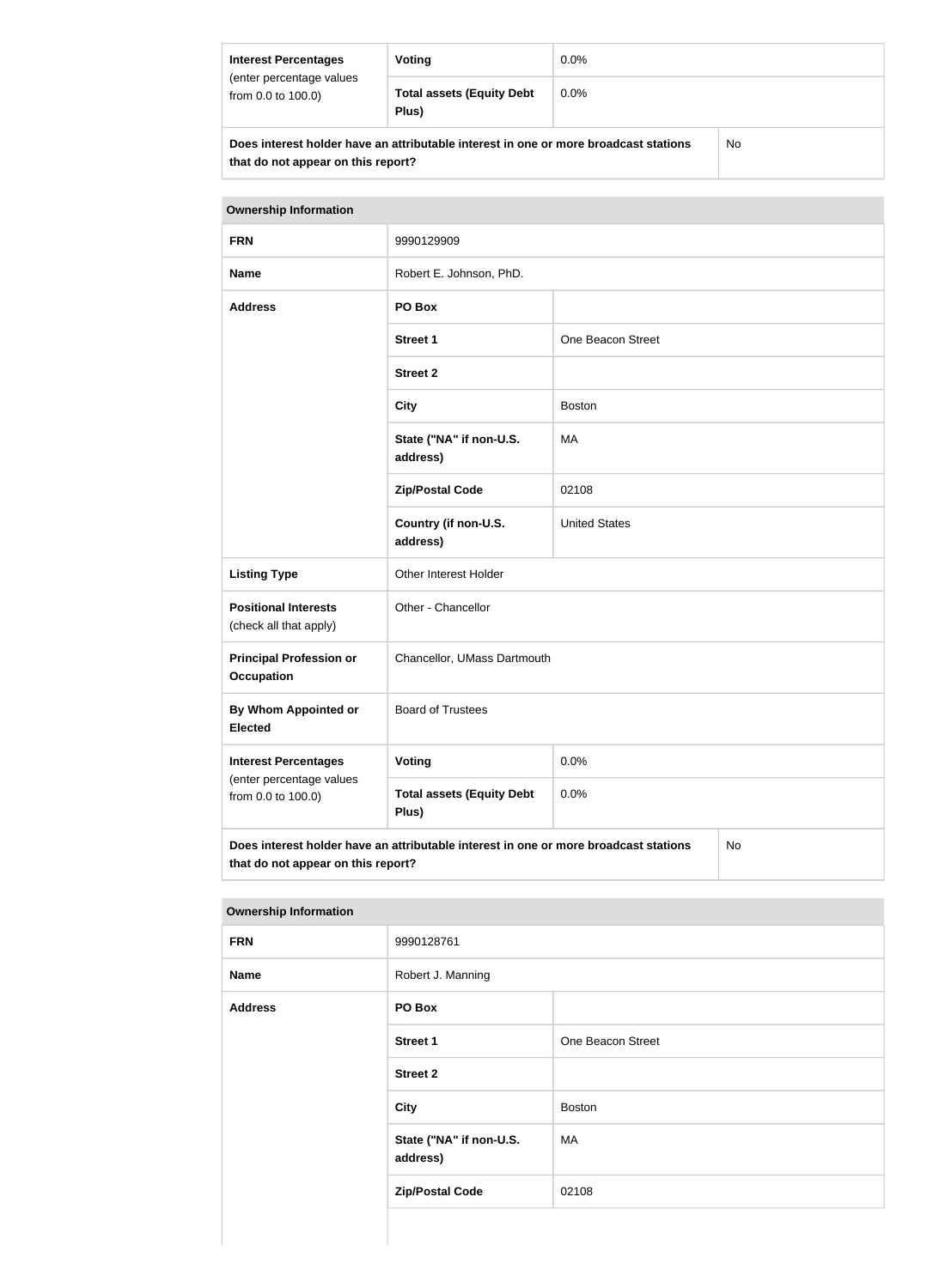|                                                                                                                            | Country (if non-U.S.<br>address)                       | <b>United States</b> |  |  |
|----------------------------------------------------------------------------------------------------------------------------|--------------------------------------------------------|----------------------|--|--|
| <b>Listing Type</b>                                                                                                        | Other Interest Holder                                  |                      |  |  |
| <b>Positional Interests</b><br>(check all that apply)                                                                      | Member of Governing Board (or other governing entity)  |                      |  |  |
| <b>Principal Profession or</b><br><b>Occupation</b>                                                                        | Chair, Compensation Committee and Governance Committee |                      |  |  |
| By Whom Appointed or<br><b>Elected</b>                                                                                     | <b>Board of Trustees</b>                               |                      |  |  |
| <b>Interest Percentages</b>                                                                                                | <b>Voting</b>                                          | 0.0%                 |  |  |
| (enter percentage values<br>from 0.0 to 100.0)                                                                             | <b>Total assets (Equity Debt</b><br>0.0%<br>Plus)      |                      |  |  |
| Does interest holder have an attributable interest in one or more broadcast stations<br>that do not appear on this report? |                                                        | <b>No</b>            |  |  |

| <b>Ownership Information</b>                                                                                                     |                                           |                      |  |
|----------------------------------------------------------------------------------------------------------------------------------|-------------------------------------------|----------------------|--|
| <b>FRN</b>                                                                                                                       | 9990129934                                |                      |  |
| <b>Name</b>                                                                                                                      | Martin T. Meehan                          |                      |  |
| <b>Address</b>                                                                                                                   | PO Box                                    |                      |  |
|                                                                                                                                  | <b>Street 1</b>                           | One Beacon Street    |  |
|                                                                                                                                  | <b>Street 2</b>                           |                      |  |
|                                                                                                                                  | <b>City</b>                               | <b>Boston</b>        |  |
|                                                                                                                                  | State ("NA" if non-U.S.<br>address)       | MA                   |  |
|                                                                                                                                  | <b>Zip/Postal Code</b>                    | 02108                |  |
|                                                                                                                                  | Country (if non-U.S.<br>address)          | <b>United States</b> |  |
| <b>Listing Type</b>                                                                                                              | Other Interest Holder                     |                      |  |
| <b>Positional Interests</b><br>(check all that apply)                                                                            | Other - President                         |                      |  |
| <b>Principal Profession or</b><br><b>Occupation</b>                                                                              | President                                 |                      |  |
| By Whom Appointed or<br><b>Elected</b>                                                                                           | <b>Board of Trustees</b>                  |                      |  |
| <b>Interest Percentages</b>                                                                                                      | <b>Voting</b>                             | 0.0%                 |  |
| (enter percentage values<br>from 0.0 to 100.0)                                                                                   | <b>Total assets (Equity Debt</b><br>Plus) | 0.0%                 |  |
| Does interest holder have an attributable interest in one or more broadcast stations<br>No<br>that do not appear on this report? |                                           |                      |  |

**Ownership Information FRN** 9990129936 **Name Name Jacqueline Moloney**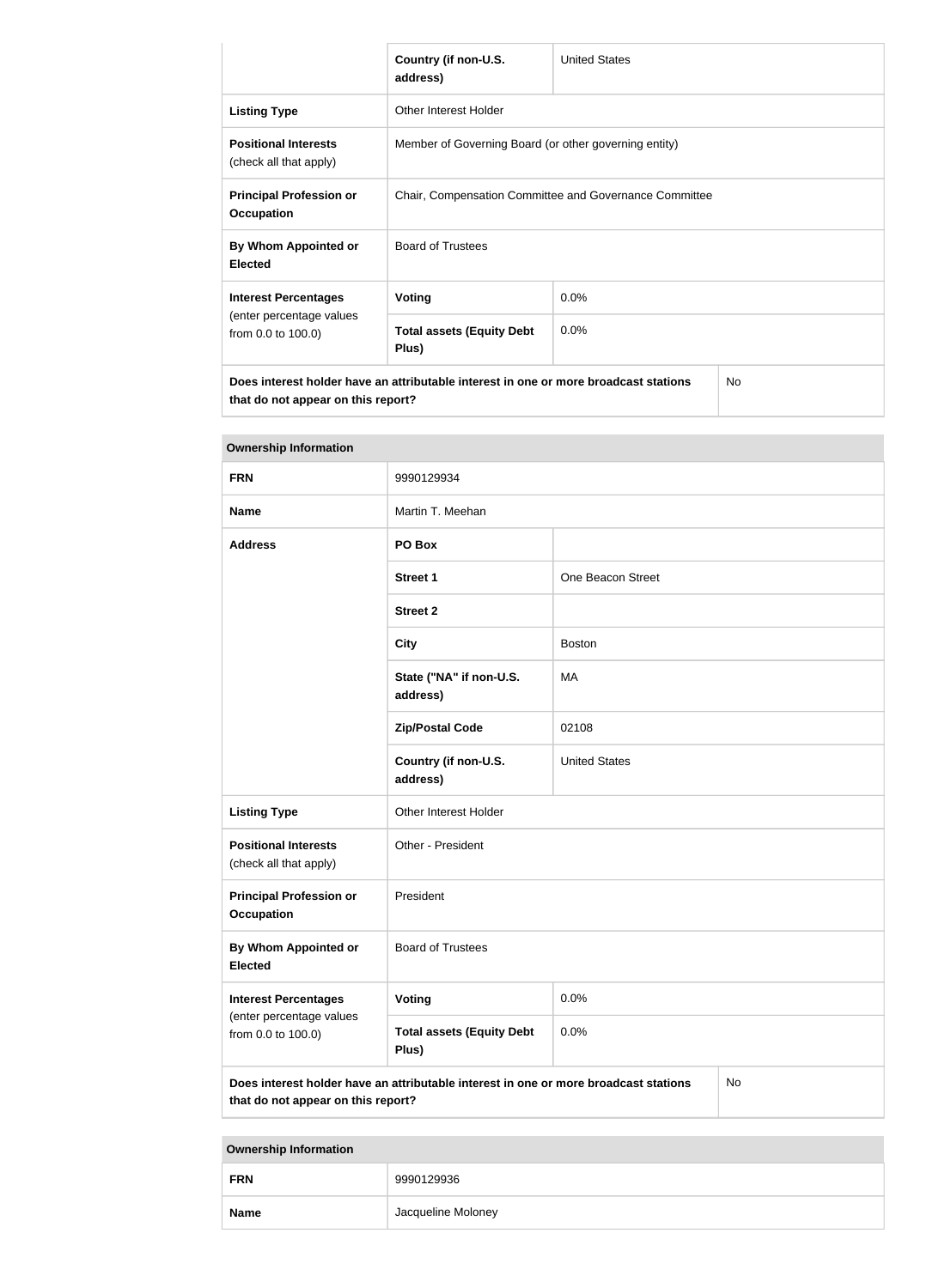| <b>Address</b>                                                                | PO Box                                                                               |                      |  |
|-------------------------------------------------------------------------------|--------------------------------------------------------------------------------------|----------------------|--|
|                                                                               | <b>Street 1</b>                                                                      | One Beacon Street    |  |
|                                                                               | <b>Street 2</b>                                                                      |                      |  |
|                                                                               | <b>City</b>                                                                          | <b>Boston</b>        |  |
|                                                                               | State ("NA" if non-U.S.<br>address)                                                  | <b>MA</b>            |  |
|                                                                               | <b>Zip/Postal Code</b>                                                               | 02108                |  |
|                                                                               | Country (if non-U.S.<br>address)                                                     | <b>United States</b> |  |
| <b>Listing Type</b>                                                           | Other Interest Holder                                                                |                      |  |
| <b>Positional Interests</b><br>(check all that apply)                         | Other - Chancellor                                                                   |                      |  |
| <b>Principal Profession or</b><br><b>Occupation</b>                           | Chancellor, UMass Lowell                                                             |                      |  |
| <b>By Whom Appointed or</b><br><b>Elected</b>                                 | <b>Board of Trustees</b>                                                             |                      |  |
| <b>Interest Percentages</b><br>(enter percentage values<br>from 0.0 to 100.0) | Voting                                                                               | 0.0%                 |  |
|                                                                               | <b>Total assets (Equity Debt</b><br>Plus)                                            | 0.0%                 |  |
| that do not appear on this report?                                            | Does interest holder have an attributable interest in one or more broadcast stations | <b>No</b>            |  |

| <b>OWHERSHIP INTO HIGHON</b>                            |                                                       |                      |  |
|---------------------------------------------------------|-------------------------------------------------------|----------------------|--|
| <b>FRN</b>                                              | 9990128804                                            |                      |  |
| <b>Name</b>                                             | Michael V. O'Brien                                    |                      |  |
| <b>Address</b>                                          | PO Box                                                |                      |  |
|                                                         | <b>Street 1</b>                                       | One Beacon Street    |  |
|                                                         | <b>Street 2</b>                                       |                      |  |
|                                                         | <b>City</b>                                           | <b>Boston</b>        |  |
|                                                         | State ("NA" if non-U.S.<br>address)                   | MA                   |  |
|                                                         | <b>Zip/Postal Code</b>                                | 02108                |  |
|                                                         | Country (if non-U.S.<br>address)                      | <b>United States</b> |  |
| <b>Listing Type</b>                                     | Other Interest Holder                                 |                      |  |
| <b>Positional Interests</b><br>(check all that apply)   | Member of Governing Board (or other governing entity) |                      |  |
| <b>Principal Profession or</b><br><b>Occupation</b>     | <b>Executive VP WinnCompanies</b>                     |                      |  |
| <b>By Whom Appointed or</b><br><b>Elected</b>           | <b>Board of Trustees</b>                              |                      |  |
| <b>Interest Percentages</b><br>(enter percentage values | Voting                                                | 0.0%                 |  |
|                                                         |                                                       |                      |  |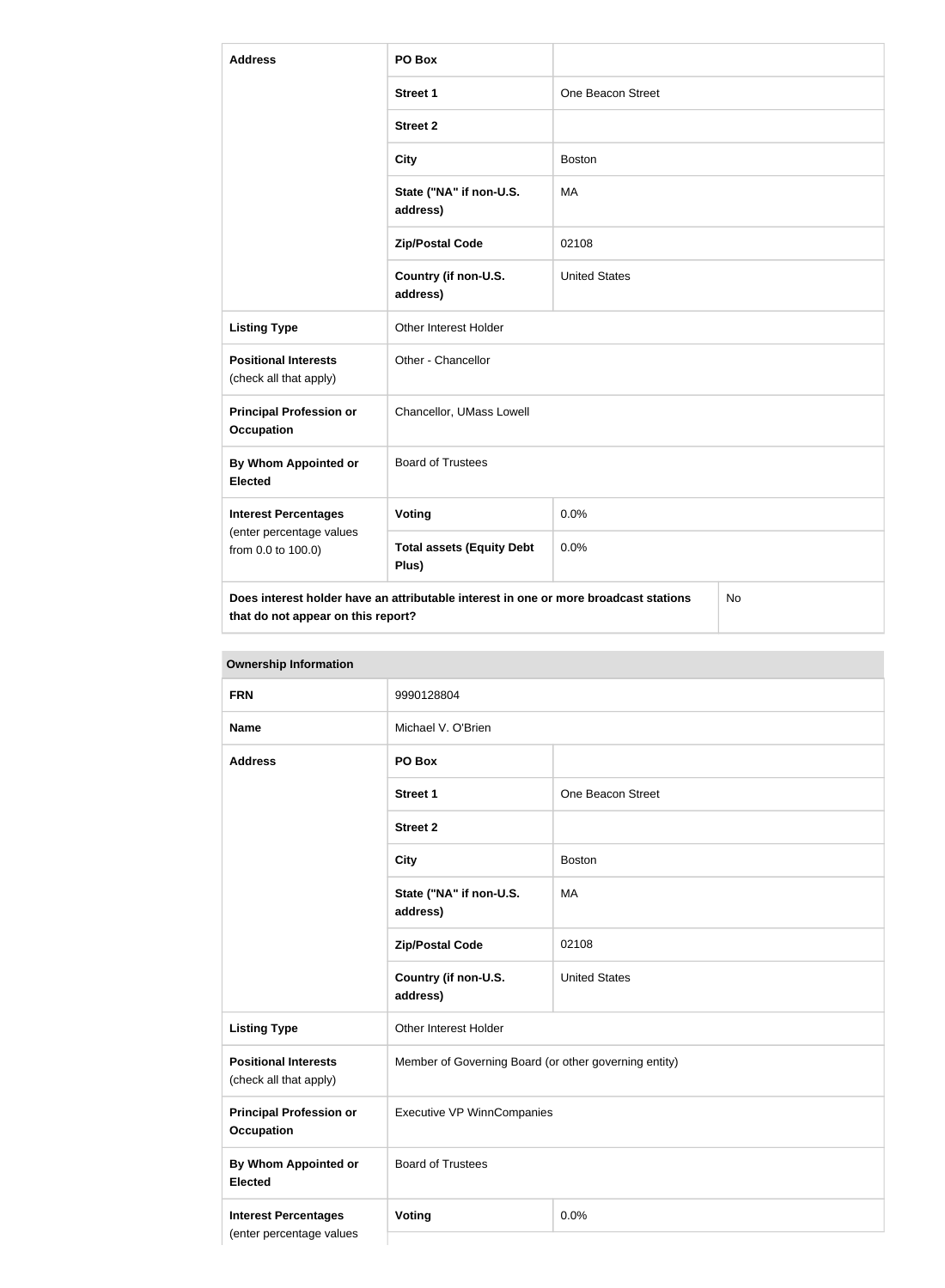| from 0.0 to 100.0)                                                                   | <b>Total assets (Equity Debt</b><br>Plus) | $0.0\%$ |    |
|--------------------------------------------------------------------------------------|-------------------------------------------|---------|----|
| Does interest holder have an attributable interest in one or more broadcast stations |                                           |         | No |

**that do not appear on this report?**

| <b>Ownership Information</b>                                                                                                            |                                                       |                      |  |
|-----------------------------------------------------------------------------------------------------------------------------------------|-------------------------------------------------------|----------------------|--|
| <b>FRN</b>                                                                                                                              | 9990128806                                            |                      |  |
| <b>Name</b>                                                                                                                             | Kerri E. Osterhaus-Houle                              |                      |  |
| <b>Address</b>                                                                                                                          | PO Box                                                |                      |  |
|                                                                                                                                         | <b>Street 1</b>                                       | One Beacon Street    |  |
|                                                                                                                                         | <b>Street 2</b>                                       |                      |  |
|                                                                                                                                         | <b>City</b>                                           | <b>Boston</b>        |  |
|                                                                                                                                         | State ("NA" if non-U.S.<br>address)                   | МA                   |  |
|                                                                                                                                         | <b>Zip/Postal Code</b>                                | 02108                |  |
|                                                                                                                                         | Country (if non-U.S.<br>address)                      | <b>United States</b> |  |
| <b>Listing Type</b>                                                                                                                     | Other Interest Holder                                 |                      |  |
| <b>Positional Interests</b><br>(check all that apply)                                                                                   | Member of Governing Board (or other governing entity) |                      |  |
| <b>Principal Profession or</b><br><b>Occupation</b>                                                                                     | Partner, Women's Health of Central Mass, PC           |                      |  |
| By Whom Appointed or<br><b>Elected</b>                                                                                                  | <b>Board of Trustees</b>                              |                      |  |
| <b>Interest Percentages</b>                                                                                                             | Voting                                                | 0.0%                 |  |
| (enter percentage values<br>from 0.0 to 100.0)                                                                                          | <b>Total assets (Equity Debt</b><br>Plus)             | 0.0%                 |  |
| Does interest holder have an attributable interest in one or more broadcast stations<br><b>No</b><br>that do not appear on this report? |                                                       |                      |  |

| <b>Ownership Information</b> |                                     |                      |  |
|------------------------------|-------------------------------------|----------------------|--|
| <b>FRN</b>                   | 9990128808                          |                      |  |
| <b>Name</b>                  | Mari K. Paris Jeffries              |                      |  |
| <b>Address</b>               | PO Box                              |                      |  |
|                              | <b>Street 1</b>                     | One Beacon Street    |  |
|                              | <b>Street 2</b>                     |                      |  |
|                              | <b>City</b>                         | <b>Boston</b>        |  |
|                              | State ("NA" if non-U.S.<br>address) | МA                   |  |
|                              | <b>Zip/Postal Code</b>              | 02108                |  |
|                              | Country (if non-U.S.<br>address)    | <b>United States</b> |  |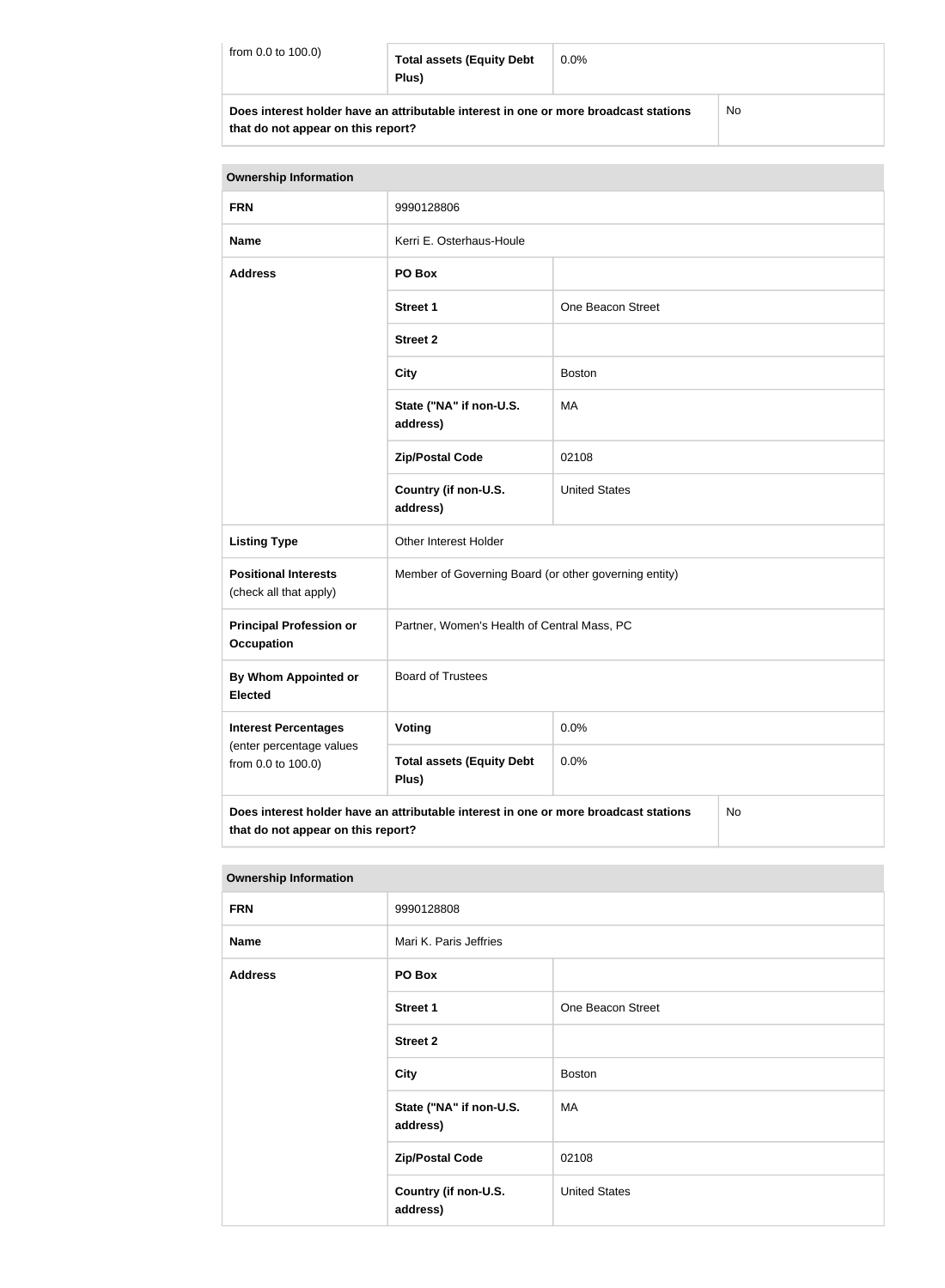| <b>Listing Type</b>                                                                                                               | Other Interest Holder                                 |         |  |
|-----------------------------------------------------------------------------------------------------------------------------------|-------------------------------------------------------|---------|--|
| <b>Positional Interests</b><br>(check all that apply)                                                                             | Member of Governing Board (or other governing entity) |         |  |
| <b>Principal Profession or</b><br><b>Occupation</b>                                                                               | <b>Executive Director Parenting Journey</b>           |         |  |
| By Whom Appointed or<br><b>Elected</b>                                                                                            | <b>Board of Trustees</b>                              |         |  |
| <b>Interest Percentages</b>                                                                                                       | Voting<br>$0.0\%$                                     |         |  |
| (enter percentage values<br>from 0.0 to 100.0)                                                                                    | <b>Total assets (Equity Debt</b><br>Plus)             | $0.0\%$ |  |
| Does interest holder have an attributable interest in one or more broadcast stations<br>No.<br>that do not appear on this report? |                                                       |         |  |

| <b>Ownership Information</b>                                                                                                            |                                                       |                      |  |
|-----------------------------------------------------------------------------------------------------------------------------------------|-------------------------------------------------------|----------------------|--|
| <b>FRN</b>                                                                                                                              | 9990128813                                            |                      |  |
| <b>Name</b>                                                                                                                             | R. Norman Peters                                      |                      |  |
| <b>Address</b>                                                                                                                          | PO Box                                                |                      |  |
|                                                                                                                                         | <b>Street 1</b>                                       | One Beacon Street    |  |
|                                                                                                                                         | <b>Street 2</b>                                       |                      |  |
|                                                                                                                                         | <b>City</b>                                           | <b>Boston</b>        |  |
|                                                                                                                                         | State ("NA" if non-U.S.<br>address)                   | MA                   |  |
|                                                                                                                                         | <b>Zip/Postal Code</b>                                | 02108                |  |
|                                                                                                                                         | Country (if non-U.S.<br>address)                      | <b>United States</b> |  |
| <b>Listing Type</b>                                                                                                                     | Other Interest Holder                                 |                      |  |
| <b>Positional Interests</b><br>(check all that apply)                                                                                   | Member of Governing Board (or other governing entity) |                      |  |
| <b>Principal Profession or</b><br><b>Occupation</b>                                                                                     | Founding Partner, Peters and Sowyrda                  |                      |  |
| By Whom Appointed or<br><b>Elected</b>                                                                                                  | <b>Board of Trustees</b>                              |                      |  |
| <b>Interest Percentages</b>                                                                                                             | Voting                                                | 0.0%                 |  |
| (enter percentage values<br>from 0.0 to 100.0)                                                                                          | <b>Total assets (Equity Debt</b><br>Plus)             | 0.0%                 |  |
| Does interest holder have an attributable interest in one or more broadcast stations<br><b>No</b><br>that do not appear on this report? |                                                       |                      |  |

| <b>Ownership Information</b> |                 |                   |  |
|------------------------------|-----------------|-------------------|--|
| <b>FRN</b>                   | 9990128818      |                   |  |
| <b>Name</b>                  | James A. Peyser |                   |  |
| <b>Address</b>               | PO Box          |                   |  |
|                              | <b>Street 1</b> | One Beacon Street |  |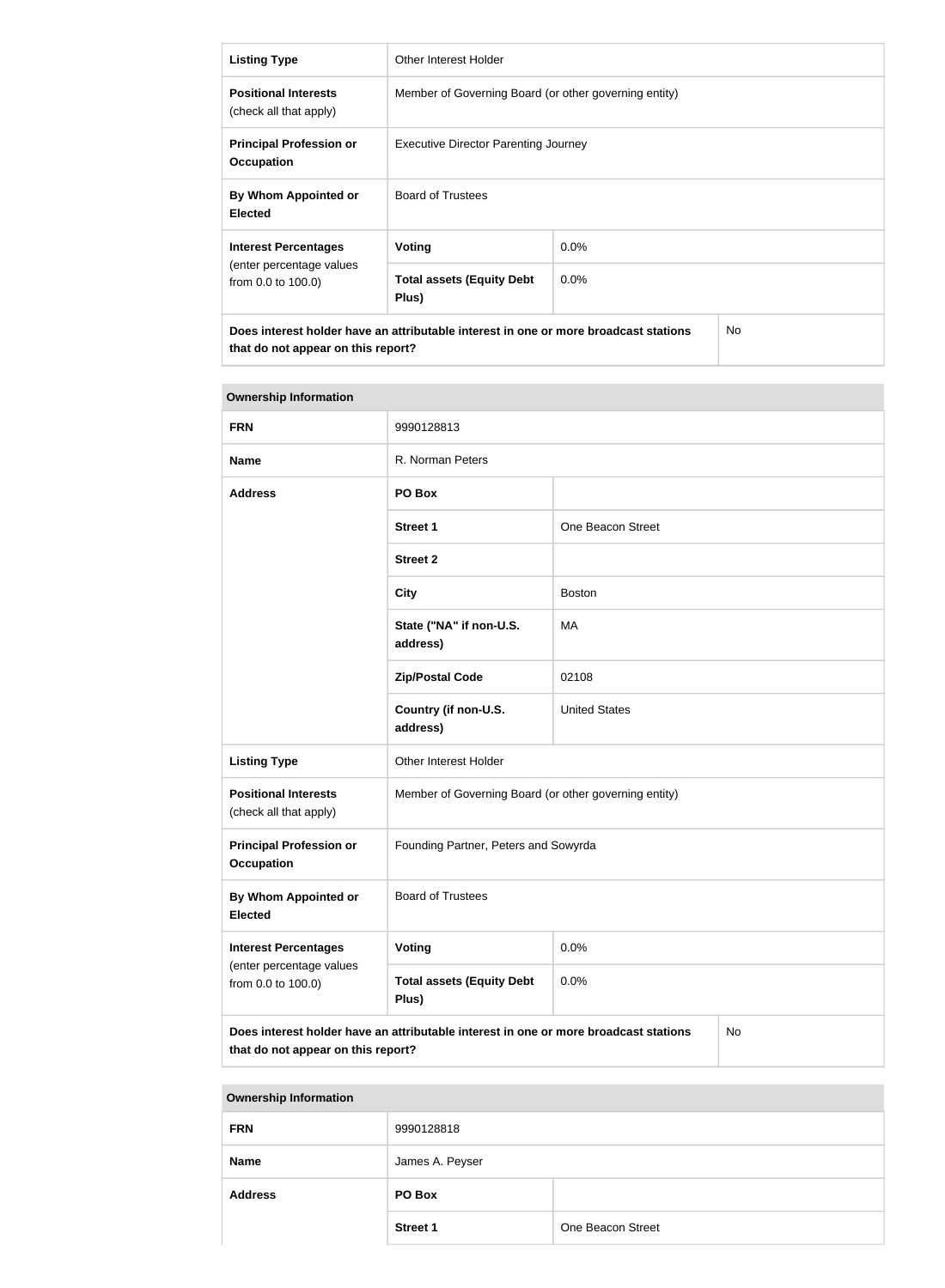|                                                                                                                                         | <b>Street 2</b>                                       |                      |  |
|-----------------------------------------------------------------------------------------------------------------------------------------|-------------------------------------------------------|----------------------|--|
|                                                                                                                                         | <b>City</b>                                           | <b>Boston</b>        |  |
|                                                                                                                                         | State ("NA" if non-U.S.<br>address)                   | MA                   |  |
|                                                                                                                                         | <b>Zip/Postal Code</b>                                | 02108                |  |
|                                                                                                                                         | Country (if non-U.S.<br>address)                      | <b>United States</b> |  |
| <b>Listing Type</b>                                                                                                                     | Other Interest Holder                                 |                      |  |
| <b>Positional Interests</b><br>(check all that apply)                                                                                   | Member of Governing Board (or other governing entity) |                      |  |
| <b>Principal Profession or</b><br><b>Occupation</b>                                                                                     | Secretary of Education, Commonwealth of Massachusetts |                      |  |
| By Whom Appointed or<br><b>Elected</b>                                                                                                  | <b>Board of Trustees</b>                              |                      |  |
| <b>Interest Percentages</b>                                                                                                             | <b>Voting</b>                                         | 0.0%                 |  |
| (enter percentage values<br>from 0.0 to 100.0)                                                                                          | <b>Total assets (Equity Debt</b><br>Plus)             | 0.0%                 |  |
| Does interest holder have an attributable interest in one or more broadcast stations<br><b>No</b><br>that do not appear on this report? |                                                       |                      |  |

| _ |  |
|---|--|

| <b>Ownership Information</b>                          |                                                       |                      |  |
|-------------------------------------------------------|-------------------------------------------------------|----------------------|--|
| <b>FRN</b>                                            | 9990128819                                            |                      |  |
| <b>Name</b>                                           | Elizabeth D. Scheibel                                 |                      |  |
| <b>Address</b>                                        | PO Box                                                |                      |  |
|                                                       | <b>Street 1</b>                                       | One Beacon Street    |  |
|                                                       | <b>Street 2</b>                                       |                      |  |
|                                                       | <b>City</b>                                           | <b>Boston</b>        |  |
|                                                       | State ("NA" if non-U.S.<br>address)                   | MA                   |  |
|                                                       | <b>Zip/Postal Code</b>                                | 02108                |  |
|                                                       | Country (if non-U.S.<br>address)                      | <b>United States</b> |  |
| <b>Listing Type</b>                                   | Other Interest Holder                                 |                      |  |
| <b>Positional Interests</b><br>(check all that apply) | Member of Governing Board (or other governing entity) |                      |  |
| <b>Principal Profession or</b><br><b>Occupation</b>   | Legal Consultant                                      |                      |  |
| <b>By Whom Appointed or</b><br><b>Elected</b>         | <b>Board of Trustees</b>                              |                      |  |
| <b>Interest Percentages</b>                           | <b>Voting</b>                                         | 0.0%                 |  |
| (enter percentage values<br>from 0.0 to 100.0)        | <b>Total assets (Equity Debt</b><br>Plus)             | 0.0%                 |  |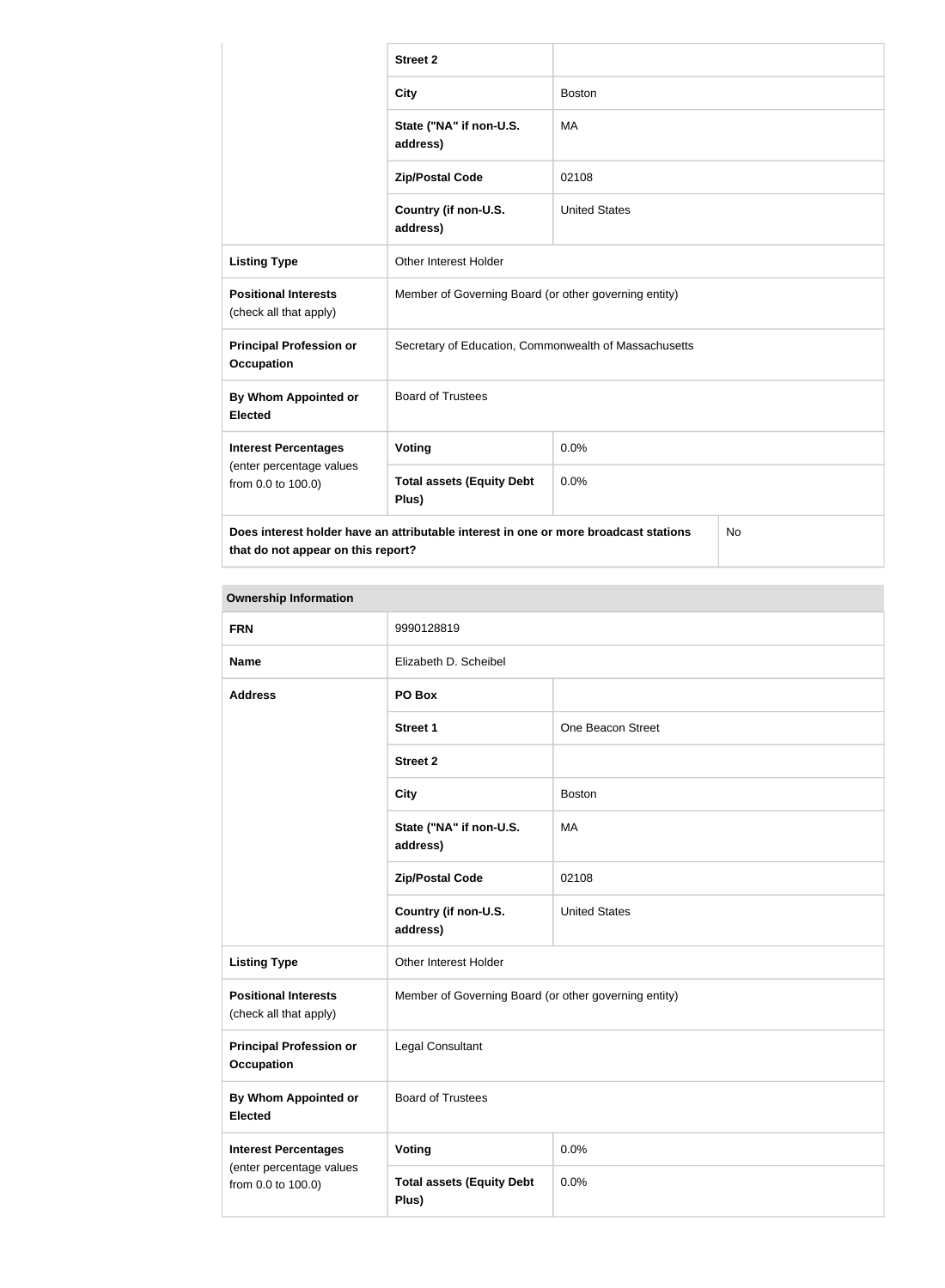**Does interest holder have an attributable interest in one or more broadcast stations that do not appear on this report?**

No

| <b>Ownership Information</b>                                                                                                     |                                           |                      |  |  |
|----------------------------------------------------------------------------------------------------------------------------------|-------------------------------------------|----------------------|--|--|
| <b>FRN</b>                                                                                                                       | 9990129787                                |                      |  |  |
|                                                                                                                                  |                                           |                      |  |  |
| <b>Name</b>                                                                                                                      | Kumble R. Subbaswamy                      |                      |  |  |
| <b>Address</b>                                                                                                                   | PO Box                                    |                      |  |  |
|                                                                                                                                  | <b>Street 1</b>                           | One Beacon Street    |  |  |
|                                                                                                                                  | <b>Street 2</b>                           |                      |  |  |
|                                                                                                                                  | <b>City</b>                               | <b>Boston</b>        |  |  |
|                                                                                                                                  | State ("NA" if non-U.S.<br>address)       | MA                   |  |  |
|                                                                                                                                  | <b>Zip/Postal Code</b>                    | 02108                |  |  |
|                                                                                                                                  | Country (if non-U.S.<br>address)          | <b>United States</b> |  |  |
| <b>Listing Type</b>                                                                                                              | Other Interest Holder                     |                      |  |  |
| <b>Positional Interests</b><br>(check all that apply)                                                                            | Other - Chancellor                        |                      |  |  |
| <b>Principal Profession or</b><br><b>Occupation</b>                                                                              | <b>Chancellor of UMass Amherst</b>        |                      |  |  |
| <b>By Whom Appointed or</b><br><b>Elected</b>                                                                                    | <b>Board of Trustees</b>                  |                      |  |  |
| <b>Interest Percentages</b>                                                                                                      | <b>Voting</b>                             | 0.0%                 |  |  |
| (enter percentage values<br>from 0.0 to 100.0)                                                                                   | <b>Total assets (Equity Debt</b><br>Plus) | 0.0%                 |  |  |
| Does interest holder have an attributable interest in one or more broadcast stations<br>No<br>that do not appear on this report? |                                           |                      |  |  |

| <b>Ownership Information</b> |                                     |                      |  |
|------------------------------|-------------------------------------|----------------------|--|
| <b>FRN</b>                   | 9990128823                          |                      |  |
| <b>Name</b>                  | Henry M. Thomas, III.               |                      |  |
| <b>Address</b>               | PO Box                              |                      |  |
|                              | <b>Street 1</b>                     | One Beacon Street    |  |
|                              | <b>Street 2</b>                     |                      |  |
|                              | <b>City</b>                         | <b>Boston</b>        |  |
|                              | State ("NA" if non-U.S.<br>address) | MA                   |  |
|                              | <b>Zip/Postal Code</b>              | 02108                |  |
|                              | Country (if non-U.S.<br>address)    | <b>United States</b> |  |
| <b>Listing Type</b>          | Other Interest Holder               |                      |  |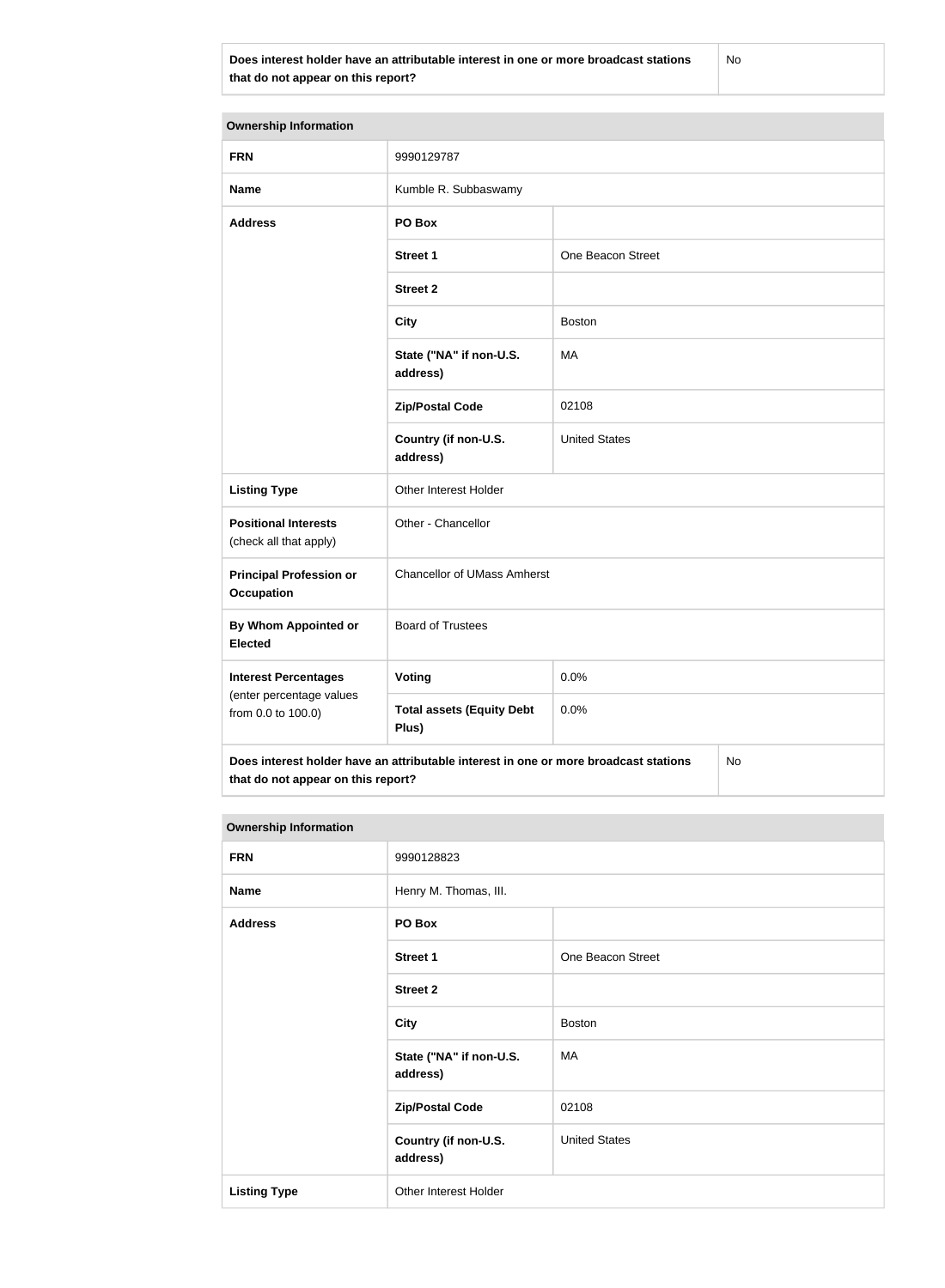| <b>Positional Interests</b><br>(check all that apply)                                                                                        | Member of Governing Board (or other governing entity) |         |  |
|----------------------------------------------------------------------------------------------------------------------------------------------|-------------------------------------------------------|---------|--|
| <b>Principal Profession or</b><br><b>Occupation</b>                                                                                          | President and CEO, Urban League of Springfield, Inc.  |         |  |
| By Whom Appointed or<br><b>Elected</b>                                                                                                       | <b>Board of Trustees</b>                              |         |  |
| <b>Interest Percentages</b>                                                                                                                  | Voting                                                | $0.0\%$ |  |
| (enter percentage values<br>from 0.0 to 100.0)                                                                                               | <b>Total assets (Equity Debt</b><br>Plus)             | $0.0\%$ |  |
| Does interest holder have an attributable interest in one or more broadcast stations<br>N <sub>o</sub><br>that do not appear on this report? |                                                       |         |  |

| <b>FRN</b>                                            | 9990128841                                                                           |                      |    |
|-------------------------------------------------------|--------------------------------------------------------------------------------------|----------------------|----|
| <b>Name</b>                                           | Steven Tolman                                                                        |                      |    |
| <b>Address</b>                                        | PO Box                                                                               |                      |    |
|                                                       | <b>Street 1</b>                                                                      | One Beacon Street    |    |
|                                                       | <b>Street 2</b>                                                                      |                      |    |
|                                                       | <b>City</b>                                                                          | <b>Boston</b>        |    |
|                                                       | State ("NA" if non-U.S.<br>address)                                                  | <b>MA</b>            |    |
|                                                       | <b>Zip/Postal Code</b>                                                               | 02108                |    |
|                                                       | Country (if non-U.S.<br>address)                                                     | <b>United States</b> |    |
| <b>Listing Type</b>                                   | Other Interest Holder                                                                |                      |    |
| <b>Positional Interests</b><br>(check all that apply) | Member of Governing Board (or other governing entity)                                |                      |    |
| <b>Principal Profession or</b><br><b>Occupation</b>   | President Massachusetts AFL-CIO                                                      |                      |    |
| By Whom Appointed or<br><b>Elected</b>                | <b>Board of Trustees</b>                                                             |                      |    |
| <b>Interest Percentages</b>                           | <b>Voting</b>                                                                        | 0.0%                 |    |
| (enter percentage values<br>from 0.0 to 100.0)        | <b>Total assets (Equity Debt</b><br>Plus)                                            | 0.0%                 |    |
| that do not appear on this report?                    | Does interest holder have an attributable interest in one or more broadcast stations |                      | No |

| . .            |                  |                   |
|----------------|------------------|-------------------|
| <b>FRN</b>     | 9990129751       |                   |
| <b>Name</b>    | Victor Woolridge |                   |
| <b>Address</b> | PO Box           |                   |
|                | <b>Street 1</b>  | One Beacon Street |
|                | <b>Street 2</b>  |                   |
|                |                  |                   |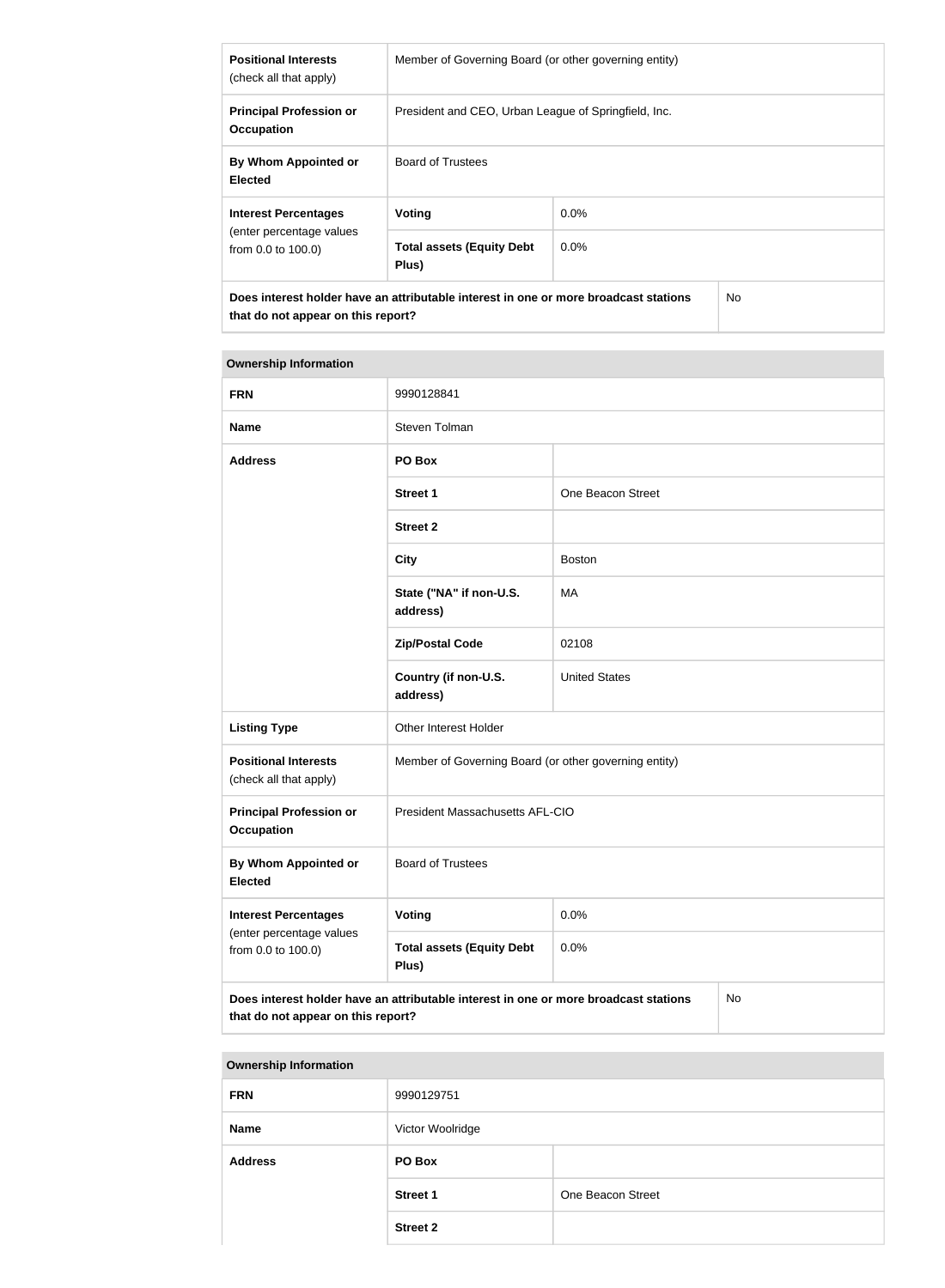|                                                       | <b>City</b>                                                                          | <b>Boston</b>        |           |
|-------------------------------------------------------|--------------------------------------------------------------------------------------|----------------------|-----------|
|                                                       | State ("NA" if non-U.S.<br>address)                                                  | <b>MA</b>            |           |
|                                                       | <b>Zip/Postal Code</b>                                                               | 02108                |           |
|                                                       | Country (if non-U.S.<br>address)                                                     | <b>United States</b> |           |
| <b>Listing Type</b>                                   | <b>Other Interest Holder</b>                                                         |                      |           |
| <b>Positional Interests</b><br>(check all that apply) | Member of Governing Board (or other governing entity)                                |                      |           |
| <b>Principal Profession or</b><br><b>Occupation</b>   | <b>VP Barings</b>                                                                    |                      |           |
| By Whom Appointed or<br><b>Elected</b>                | <b>Board of Trustees</b>                                                             |                      |           |
| <b>Interest Percentages</b>                           | Voting                                                                               | 0.0%                 |           |
| (enter percentage values<br>from 0.0 to 100.0)        | <b>Total assets (Equity Debt</b><br>Plus)                                            | 0.0%                 |           |
| that do not appear on this report?                    | Does interest holder have an attributable interest in one or more broadcast stations |                      | <b>No</b> |

| <b>FRN</b>                                            | 9990128826                                                                           |                      |    |
|-------------------------------------------------------|--------------------------------------------------------------------------------------|----------------------|----|
| <b>Name</b>                                           | Charles F. Wu                                                                        |                      |    |
| <b>Address</b>                                        | PO Box                                                                               |                      |    |
|                                                       | <b>Street 1</b>                                                                      | One Beacon Street    |    |
|                                                       | <b>Street 2</b>                                                                      |                      |    |
|                                                       | <b>City</b>                                                                          | <b>Boston</b>        |    |
|                                                       | State ("NA" if non-U.S.<br>address)                                                  | MA                   |    |
|                                                       | <b>Zip/Postal Code</b>                                                               | 02108                |    |
|                                                       | Country (if non-U.S.<br>address)                                                     | <b>United States</b> |    |
| <b>Listing Type</b>                                   | Other Interest Holder                                                                |                      |    |
| <b>Positional Interests</b><br>(check all that apply) | Member of Governing Board (or other governing entity)                                |                      |    |
| <b>Principal Profession or</b><br><b>Occupation</b>   | Managing Director BayNorth Capital                                                   |                      |    |
| <b>By Whom Appointed or</b><br><b>Elected</b>         | <b>Board of Trustees</b>                                                             |                      |    |
| <b>Interest Percentages</b>                           | <b>Voting</b>                                                                        | 0.0%                 |    |
| (enter percentage values<br>from 0.0 to 100.0)        | <b>Total assets (Equity Debt</b><br>Plus)                                            | 0.0%                 |    |
| that do not appear on this report?                    | Does interest holder have an attributable interest in one or more broadcast stations |                      | No |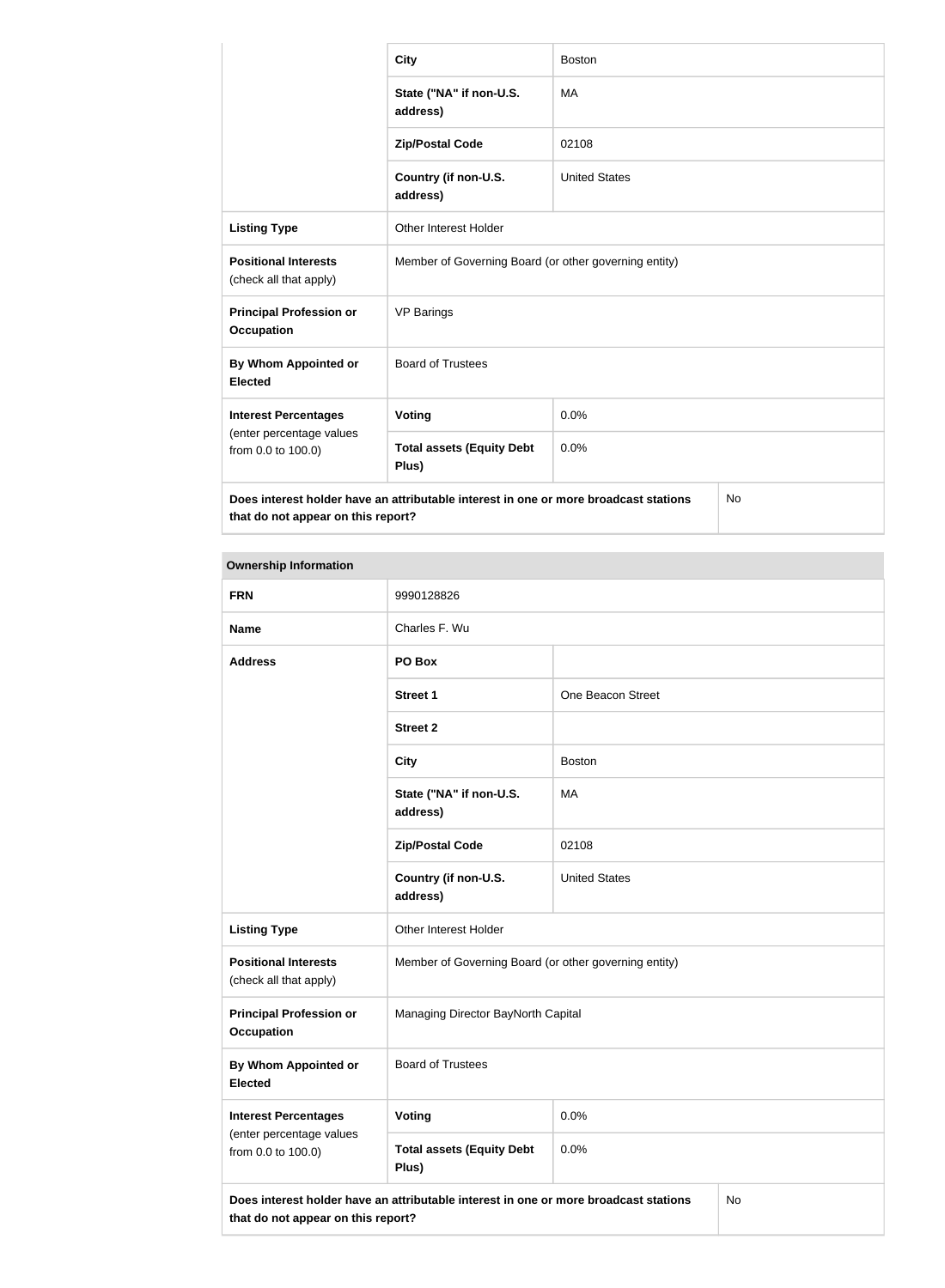| <b>Ownership Information</b>                                                                                                     |                                                       |                      |  |
|----------------------------------------------------------------------------------------------------------------------------------|-------------------------------------------------------|----------------------|--|
| <b>FRN</b>                                                                                                                       | 2130010172                                            |                      |  |
| <b>Name</b>                                                                                                                      | Stephen R. Karam                                      |                      |  |
| <b>Address</b>                                                                                                                   | PO Box                                                |                      |  |
|                                                                                                                                  | <b>Street 1</b>                                       | One Beacon Street    |  |
|                                                                                                                                  | <b>Street 2</b>                                       |                      |  |
|                                                                                                                                  | <b>City</b>                                           | <b>Boston</b>        |  |
|                                                                                                                                  | State ("NA" if non-U.S.<br>address)                   | MA                   |  |
|                                                                                                                                  | <b>Zip/Postal Code</b>                                | 02108                |  |
|                                                                                                                                  | Country (if non-U.S.<br>address)                      | <b>United States</b> |  |
| <b>Listing Type</b>                                                                                                              | Other Interest Holder                                 |                      |  |
| <b>Positional Interests</b><br>(check all that apply)                                                                            | Member of Governing Board (or other governing entity) |                      |  |
| <b>Principal Profession or</b><br><b>Occupation</b>                                                                              | Principal, Karam Financial Group                      |                      |  |
| <b>By Whom Appointed or</b><br><b>Elected</b>                                                                                    | <b>Board of Trustees</b>                              |                      |  |
| <b>Interest Percentages</b>                                                                                                      | Voting                                                | 0.0%                 |  |
| (enter percentage values<br>from 0.0 to 100.0)                                                                                   | <b>Total assets (Equity Debt</b><br>Plus)             | 0.0%                 |  |
| Does interest holder have an attributable interest in one or more broadcast stations<br>No<br>that do not appear on this report? |                                                       |                      |  |

| <b>FRN</b>                                            | 2130010180                                            |                      |
|-------------------------------------------------------|-------------------------------------------------------|----------------------|
| <b>Name</b>                                           | Brian J. Madigan                                      |                      |
| <b>Address</b>                                        | PO Box                                                |                      |
|                                                       | <b>Street 1</b>                                       | One Beacon Street    |
|                                                       | <b>Street 2</b>                                       |                      |
|                                                       | <b>City</b>                                           | <b>Boston</b>        |
|                                                       | State ("NA" if non-U.S.<br>address)                   | MA                   |
|                                                       | <b>Zip/Postal Code</b>                                | 02108                |
|                                                       | Country (if non-U.S.<br>address)                      | <b>United States</b> |
| <b>Listing Type</b>                                   | Other Interest Holder                                 |                      |
| <b>Positional Interests</b><br>(check all that apply) | Member of Governing Board (or other governing entity) |                      |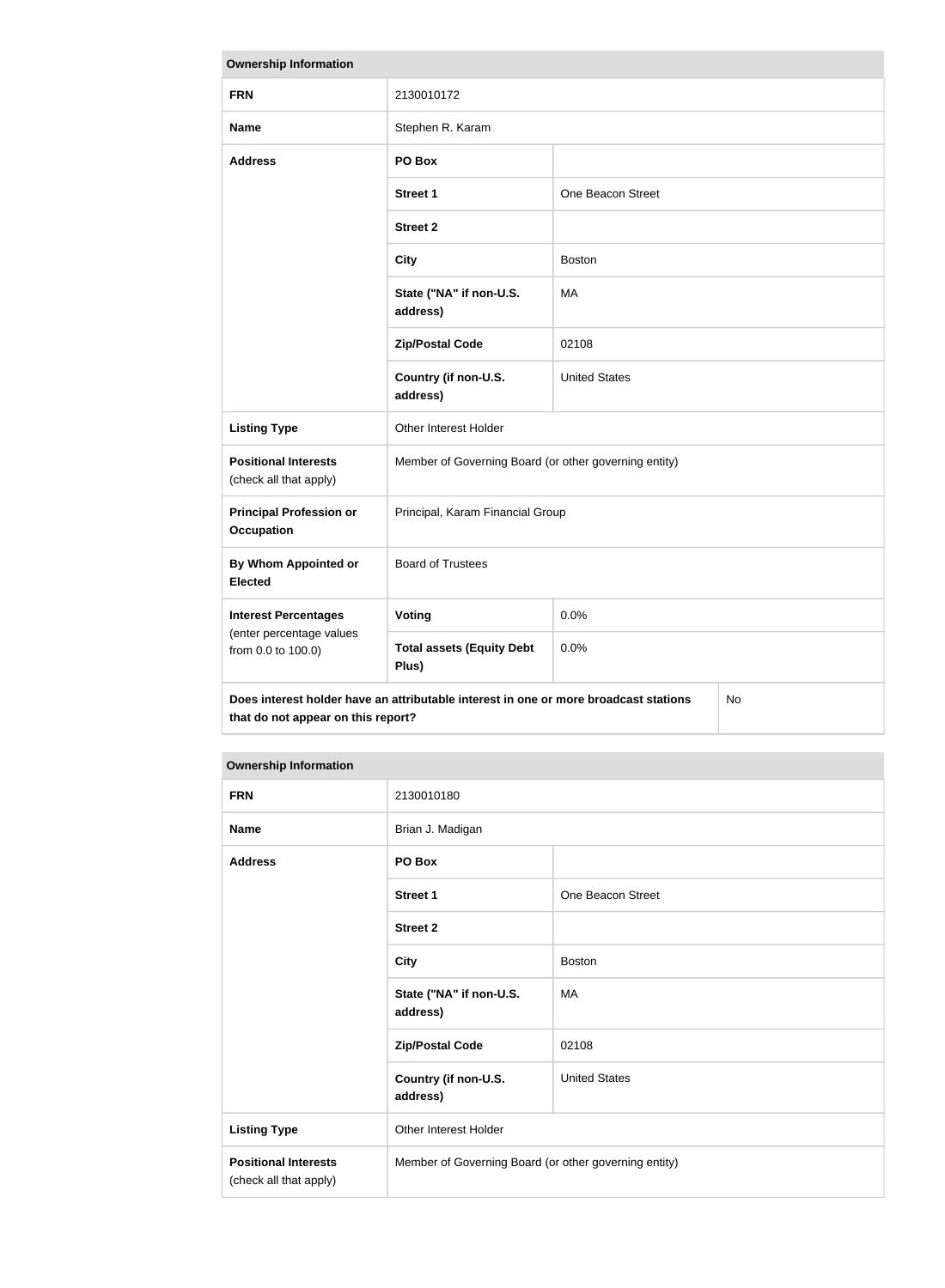| <b>Principal Profession or</b><br><b>Occupation</b>                                                                               | <b>Student Trustee</b>                    |         |  |
|-----------------------------------------------------------------------------------------------------------------------------------|-------------------------------------------|---------|--|
| By Whom Appointed or<br><b>Elected</b>                                                                                            | Students at UMass Lowell                  |         |  |
| <b>Interest Percentages</b>                                                                                                       | Voting                                    | $0.0\%$ |  |
| (enter percentage values<br>from 0.0 to 100.0)                                                                                    | <b>Total assets (Equity Debt</b><br>Plus) | $0.0\%$ |  |
| Does interest holder have an attributable interest in one or more broadcast stations<br>No.<br>that do not appear on this report? |                                           |         |  |

| <b>FRN</b>                                            | 2130010198                                                                           |                      |    |
|-------------------------------------------------------|--------------------------------------------------------------------------------------|----------------------|----|
| <b>Name</b>                                           | Katherine E. Mallett                                                                 |                      |    |
| <b>Address</b>                                        | PO Box                                                                               |                      |    |
|                                                       | <b>Street 1</b>                                                                      | One Beacon Street    |    |
|                                                       | <b>Street 2</b>                                                                      |                      |    |
|                                                       | <b>City</b>                                                                          | <b>Boston</b>        |    |
|                                                       | State ("NA" if non-U.S.<br>address)                                                  | MA                   |    |
|                                                       | <b>Zip/Postal Code</b>                                                               | 02108                |    |
|                                                       | Country (if non-U.S.<br>address)                                                     | <b>United States</b> |    |
| <b>Listing Type</b>                                   | Other Interest Holder                                                                |                      |    |
| <b>Positional Interests</b><br>(check all that apply) | Member of Governing Board (or other governing entity)                                |                      |    |
| <b>Principal Profession or</b><br><b>Occupation</b>   | <b>MD Candidate</b>                                                                  |                      |    |
| By Whom Appointed or<br><b>Elected</b>                | <b>Students at UMass Medical School</b>                                              |                      |    |
| <b>Interest Percentages</b>                           | <b>Voting</b>                                                                        | 0.0%                 |    |
| (enter percentage values<br>from 0.0 to 100.0)        | <b>Total assets (Equity Debt</b><br>Plus)                                            | 0.0%                 |    |
| that do not appear on this report?                    | Does interest holder have an attributable interest in one or more broadcast stations |                      | No |

| <b>FRN</b>     | 2130010206      |                   |
|----------------|-----------------|-------------------|
| <b>Name</b>    | Jiya Nair       |                   |
| <b>Address</b> | PO Box          |                   |
|                | <b>Street 1</b> | One Beacon Street |
|                | <b>Street 2</b> |                   |
|                | <b>City</b>     | <b>Boston</b>     |
|                |                 |                   |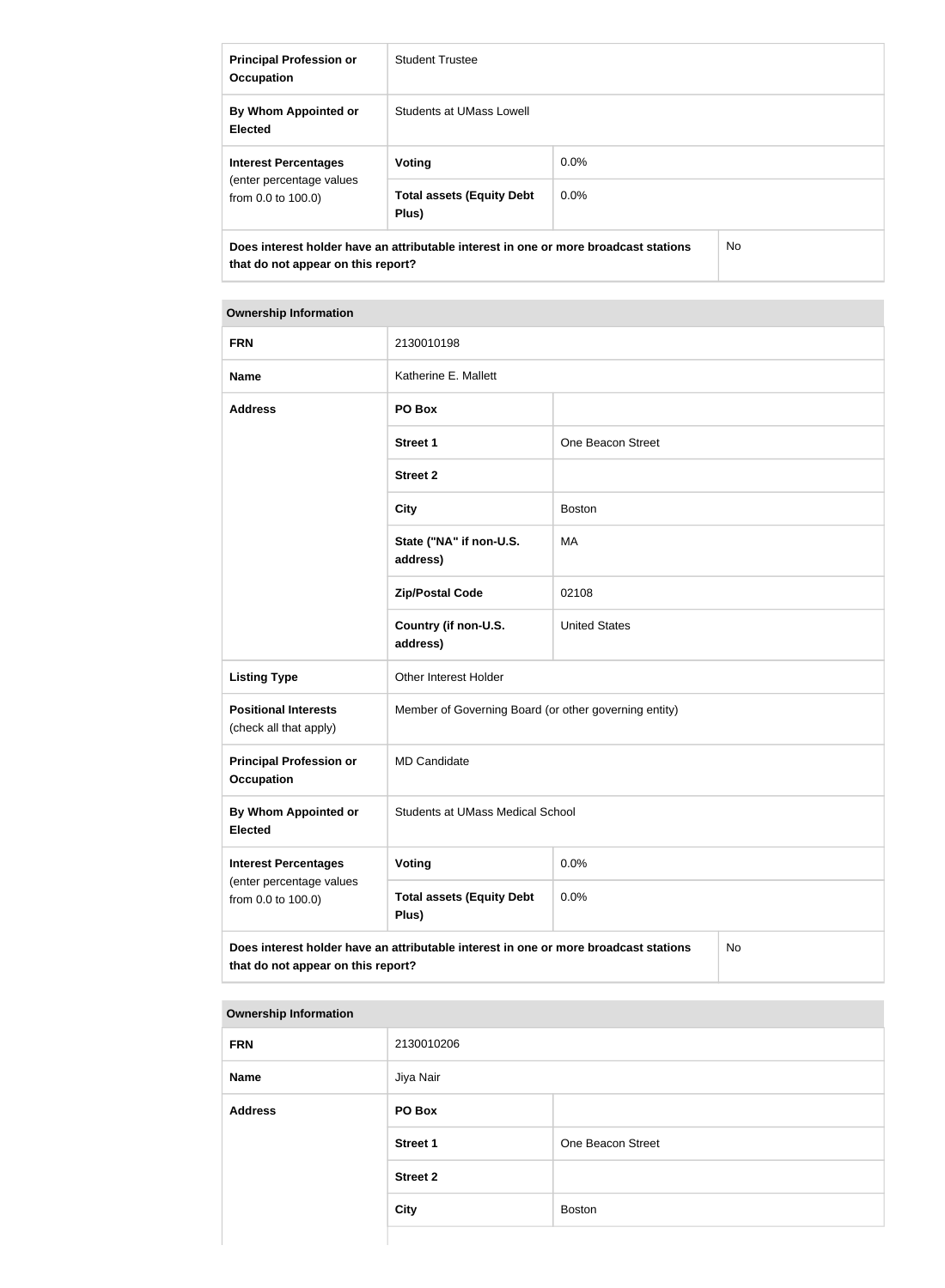|                                                       | State ("NA" if non-U.S.<br>address)                                                  | <b>MA</b>            |           |
|-------------------------------------------------------|--------------------------------------------------------------------------------------|----------------------|-----------|
|                                                       | <b>Zip/Postal Code</b>                                                               | 02108                |           |
|                                                       | Country (if non-U.S.<br>address)                                                     | <b>United States</b> |           |
| <b>Listing Type</b>                                   | <b>Other Interest Holder</b>                                                         |                      |           |
| <b>Positional Interests</b><br>(check all that apply) | Member of Governing Board (or other governing entity)                                |                      |           |
| <b>Principal Profession or</b><br><b>Occupation</b>   | <b>Student Trustee</b>                                                               |                      |           |
| By Whom Appointed or<br><b>Elected</b>                | <b>Students of UMass Amherst</b>                                                     |                      |           |
| <b>Interest Percentages</b>                           | Voting                                                                               | 0.0%                 |           |
| (enter percentage values<br>from 0.0 to 100.0)        | <b>Total assets (Equity Debt</b><br>Plus)                                            | 0.0%                 |           |
| that do not appear on this report?                    | Does interest holder have an attributable interest in one or more broadcast stations |                      | <b>No</b> |

| <b>FRN</b>                                                                                                                       | 2130010214                                            |                      |  |
|----------------------------------------------------------------------------------------------------------------------------------|-------------------------------------------------------|----------------------|--|
| <b>Name</b>                                                                                                                      | Noreen D. Okwara, M.D.                                |                      |  |
| <b>Address</b>                                                                                                                   | PO Box                                                |                      |  |
|                                                                                                                                  | <b>Street 1</b>                                       | One Beacon Street    |  |
|                                                                                                                                  | <b>Street 2</b>                                       |                      |  |
|                                                                                                                                  | <b>City</b>                                           | <b>Boston</b>        |  |
|                                                                                                                                  | State ("NA" if non-U.S.<br>address)                   | MA                   |  |
|                                                                                                                                  | <b>Zip/Postal Code</b>                                | 02108                |  |
|                                                                                                                                  | Country (if non-U.S.<br>address)                      | <b>United States</b> |  |
| <b>Listing Type</b>                                                                                                              | Other Interest Holder                                 |                      |  |
| <b>Positional Interests</b><br>(check all that apply)                                                                            | Member of Governing Board (or other governing entity) |                      |  |
| <b>Principal Profession or</b><br><b>Occupation</b>                                                                              | Internal Medicine Resident                            |                      |  |
| By Whom Appointed or<br><b>Elected</b>                                                                                           | <b>Board of Trustees</b>                              |                      |  |
| <b>Interest Percentages</b>                                                                                                      | <b>Voting</b>                                         | 0.0%                 |  |
| (enter percentage values<br>from 0.0 to 100.0)                                                                                   | <b>Total assets (Equity Debt</b><br>Plus)             | 0.0%                 |  |
| Does interest holder have an attributable interest in one or more broadcast stations<br>No<br>that do not appear on this report? |                                                       |                      |  |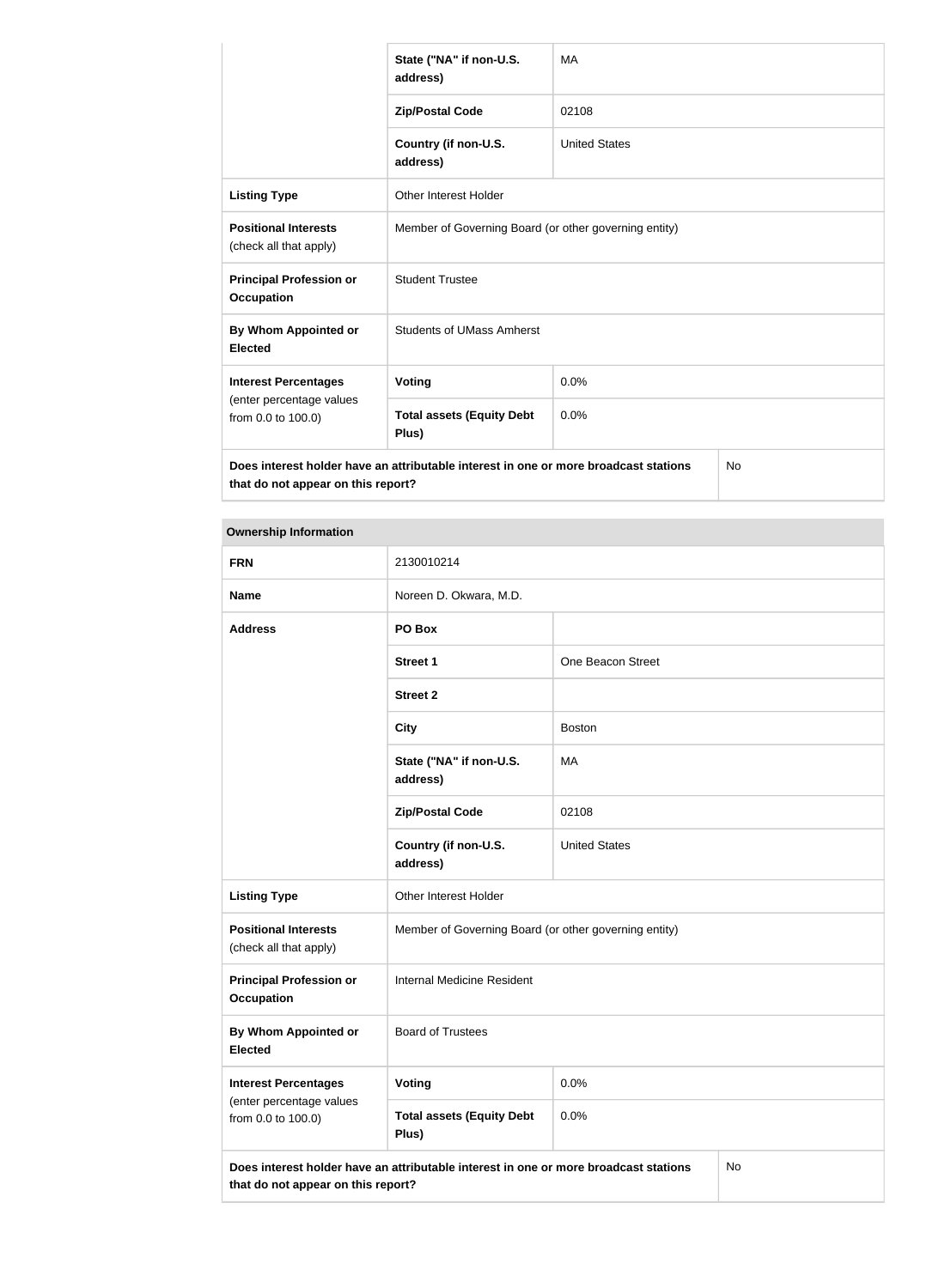| <b>Ownership Information</b>                                                                                                            |                                                       |                      |  |
|-----------------------------------------------------------------------------------------------------------------------------------------|-------------------------------------------------------|----------------------|--|
| <b>FRN</b>                                                                                                                              | 2130010222                                            |                      |  |
| <b>Name</b>                                                                                                                             | Silavong Phimmasone                                   |                      |  |
| <b>Address</b>                                                                                                                          | PO Box                                                |                      |  |
|                                                                                                                                         | <b>Street 1</b>                                       | One Beacon Street    |  |
|                                                                                                                                         | <b>Street 2</b>                                       |                      |  |
|                                                                                                                                         | <b>City</b>                                           | <b>Boston</b>        |  |
|                                                                                                                                         | State ("NA" if non-U.S.<br>address)                   | <b>MA</b>            |  |
|                                                                                                                                         | <b>Zip/Postal Code</b>                                | 02108                |  |
|                                                                                                                                         | Country (if non-U.S.<br>address)                      | <b>United States</b> |  |
| <b>Listing Type</b>                                                                                                                     | Other Interest Holder                                 |                      |  |
| <b>Positional Interests</b><br>(check all that apply)                                                                                   | Member of Governing Board (or other governing entity) |                      |  |
| <b>Principal Profession or</b><br><b>Occupation</b>                                                                                     | <b>Student Trustee</b>                                |                      |  |
| By Whom Appointed or<br><b>Elected</b>                                                                                                  | Students at UMass Dartmouth                           |                      |  |
| <b>Interest Percentages</b>                                                                                                             | Voting                                                | 0.0%                 |  |
| (enter percentage values<br>from 0.0 to 100.0)                                                                                          | <b>Total assets (Equity Debt</b><br>Plus)             | 0.0%                 |  |
| Does interest holder have an attributable interest in one or more broadcast stations<br><b>No</b><br>that do not appear on this report? |                                                       |                      |  |

| <b>FRN</b>                                            | 2130010230                                            |                      |
|-------------------------------------------------------|-------------------------------------------------------|----------------------|
| <b>Name</b>                                           | Sara Tariq                                            |                      |
| <b>Address</b>                                        | PO Box                                                |                      |
|                                                       | <b>Street 1</b>                                       | One Beacon Street    |
|                                                       | <b>Street 2</b>                                       |                      |
|                                                       | <b>City</b>                                           | <b>Boston</b>        |
|                                                       | State ("NA" if non-U.S.<br>address)                   | MA                   |
|                                                       | <b>Zip/Postal Code</b>                                | 02108                |
|                                                       | Country (if non-U.S.<br>address)                      | <b>United States</b> |
| <b>Listing Type</b>                                   | <b>Other Interest Holder</b>                          |                      |
| <b>Positional Interests</b><br>(check all that apply) | Member of Governing Board (or other governing entity) |                      |
| <b>Principal Profession or</b><br><b>Occupation</b>   | <b>Student Trustee</b>                                |                      |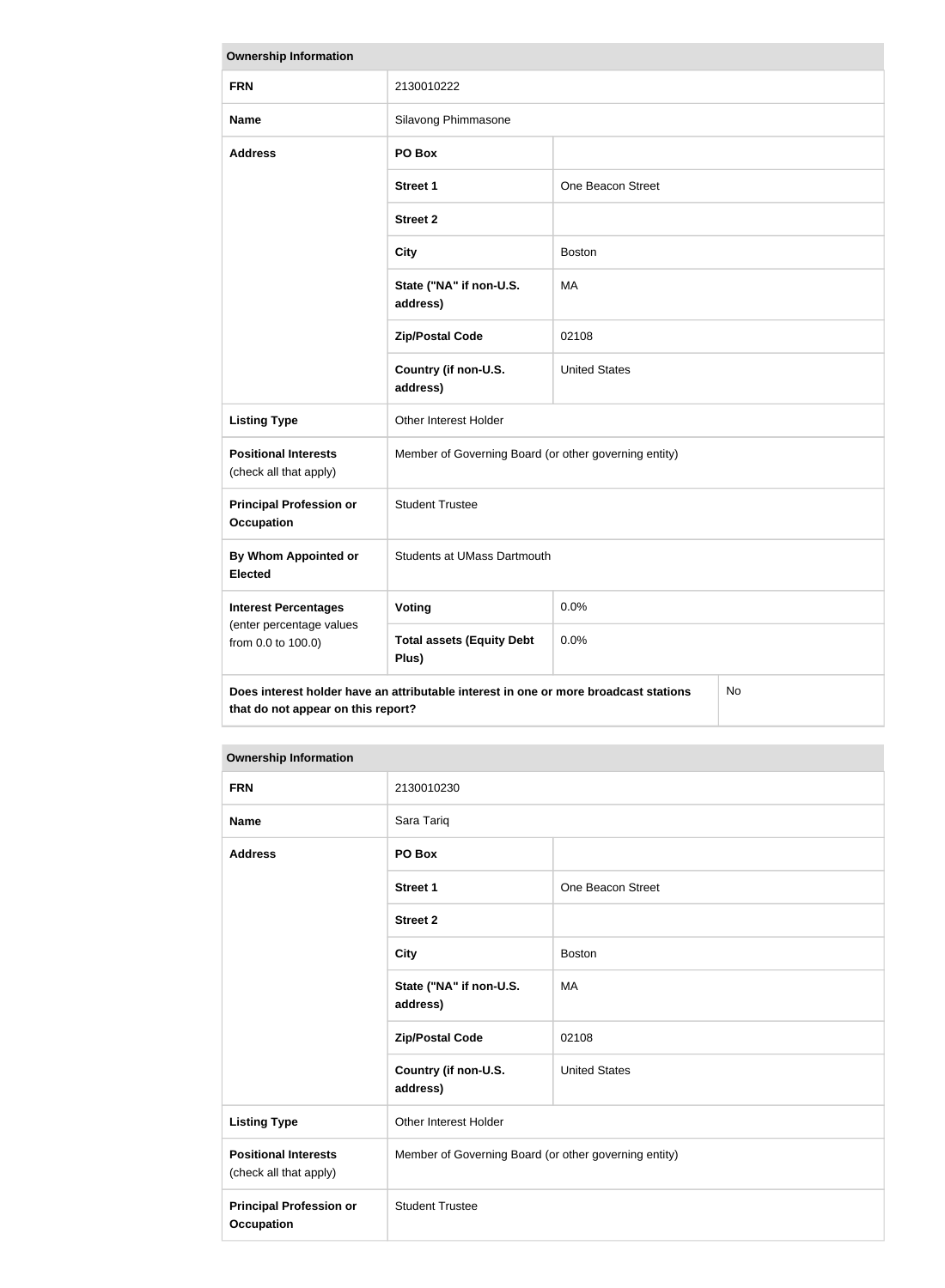| By Whom Appointed or<br><b>Elected</b>                                                                                     | Students at UMass Boston                  |         |  |
|----------------------------------------------------------------------------------------------------------------------------|-------------------------------------------|---------|--|
| <b>Interest Percentages</b><br>(enter percentage values<br>from $0.0$ to $100.0$ )                                         | Voting                                    | $0.0\%$ |  |
|                                                                                                                            | <b>Total assets (Equity Debt</b><br>Plus) | $0.0\%$ |  |
| Does interest holder have an attributable interest in one or more broadcast stations<br>that do not appear on this report? |                                           | No.     |  |

| <b>FRN</b>                                                                                                                       | 2130010255                                |                      |  |
|----------------------------------------------------------------------------------------------------------------------------------|-------------------------------------------|----------------------|--|
| <b>Name</b>                                                                                                                      | Katherine Newman                          |                      |  |
| <b>Address</b>                                                                                                                   | PO Box                                    |                      |  |
|                                                                                                                                  | <b>Street 1</b>                           | One Beacon Street    |  |
|                                                                                                                                  | <b>Street 2</b>                           |                      |  |
|                                                                                                                                  | <b>City</b>                               | <b>Boston</b>        |  |
|                                                                                                                                  | State ("NA" if non-U.S.<br>address)       | MA                   |  |
|                                                                                                                                  | <b>Zip/Postal Code</b>                    | 02108                |  |
|                                                                                                                                  | Country (if non-U.S.<br>address)          | <b>United States</b> |  |
| <b>Listing Type</b>                                                                                                              | Other Interest Holder                     |                      |  |
| <b>Positional Interests</b><br>(check all that apply)                                                                            | Other - Chancellor                        |                      |  |
| <b>Principal Profession or</b><br><b>Occupation</b>                                                                              | Chancellor, UMass Boston                  |                      |  |
| By Whom Appointed or<br><b>Elected</b>                                                                                           | <b>Board of Trustees</b>                  |                      |  |
| <b>Interest Percentages</b>                                                                                                      | Voting                                    | 0.0%                 |  |
| (enter percentage values<br>from 0.0 to 100.0)                                                                                   | <b>Total assets (Equity Debt</b><br>Plus) | 0.0%                 |  |
| Does interest holder have an attributable interest in one or more broadcast stations<br>No<br>that do not appear on this report? |                                           |                      |  |

| (b) Respondent certifies that any interests, including equity, financial, or voting | <b>Yes</b> |
|-------------------------------------------------------------------------------------|------------|
| interests, not reported in this filing are non-attributable.                        |            |
| If "No," submit as an exhibit an explanation.                                       |            |

| (c) Is Respondent seeking an attribution exemption for any officer or director with<br>duties wholly unrelated to the Licensee(s)?                                                                                             | No. |
|--------------------------------------------------------------------------------------------------------------------------------------------------------------------------------------------------------------------------------|-----|
| If "Yes," complete the information in the required fields and submit an Exhibit fully describing<br>that individual's duties and responsibilities, and explaining why that individual should not be<br>attributed an interest. |     |